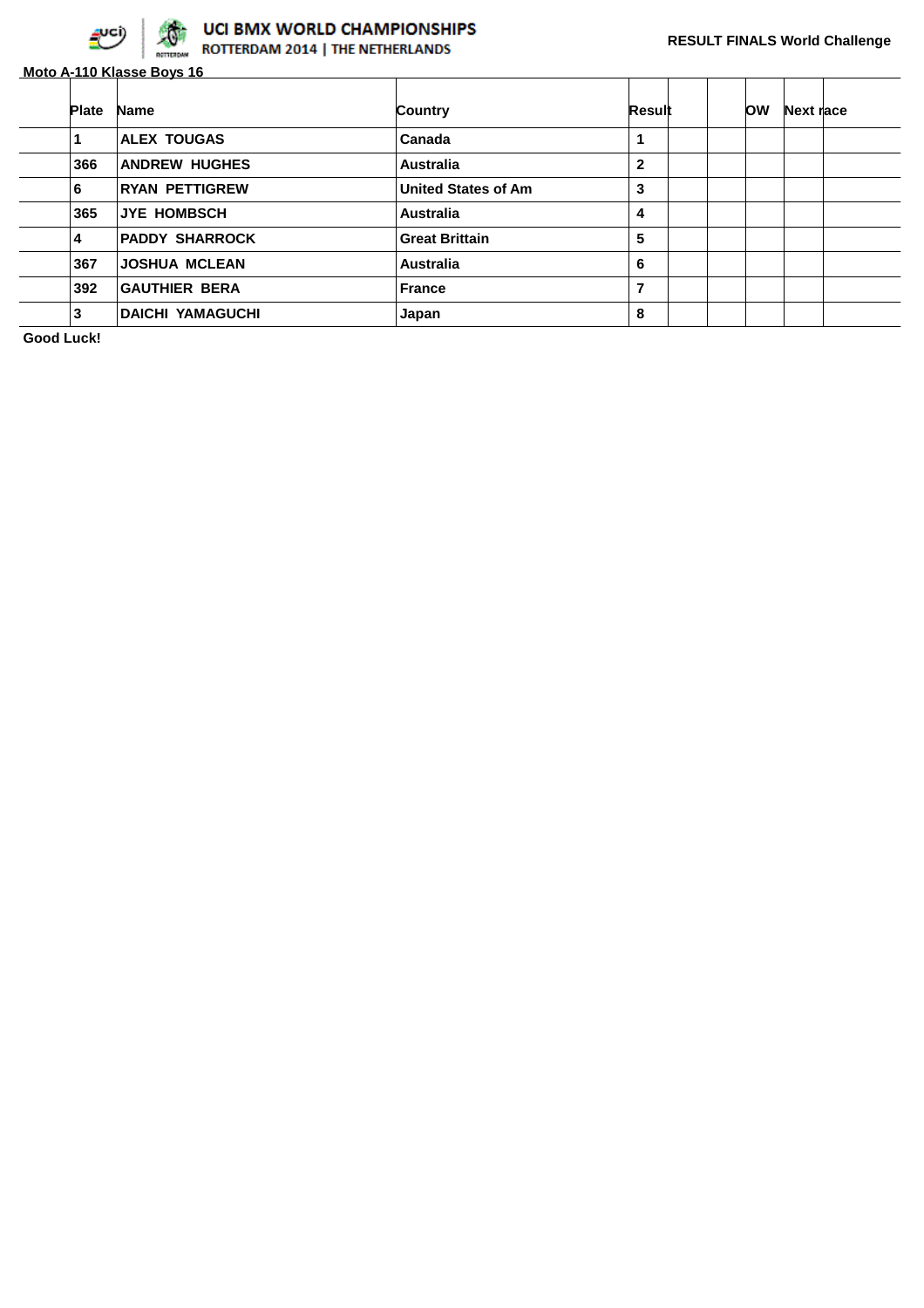

**Moto 219 Klasse Boys 16**

| <b>Plate</b> | <b>Name</b>                 | Country               | Result         | <b>OW</b> | Next race      |
|--------------|-----------------------------|-----------------------|----------------|-----------|----------------|
| 366          | <b>ANDREW HUGHES</b>        | <b>Australia</b>      | 1              |           | 110            |
| 365          | <b>JYE HOMBSCH</b>          | Australia             | $\mathbf{2}$   |           | 110            |
| 4            | <b>PADDY SHARROCK</b>       | <b>Great Brittain</b> | 3              |           | 110            |
| 3            | <b>DAICHI YAMAGUCHI</b>     | Japan                 | 4              |           | 110            |
| 393          | <b>CHARLES BOREL</b>        | <b>France</b>         | 5              |           | $\blacksquare$ |
| 403          | <b>MATHIS RAGOT RICHARD</b> | France                | 6              |           | ۰.             |
| 410          | <b>OBI EICHHORN</b>         | <b>Great Brittain</b> | $\overline{7}$ |           | -              |
| 5            | <b>MATTHEW WHITE</b>        | <b>Australia</b>      | 8              |           |                |

**First 4 to FINAL**

#### **Moto 220 Klasse Boys 16**

| <b>Name</b>           | Country                    | Result       | <b>OW</b> | Next race      |
|-----------------------|----------------------------|--------------|-----------|----------------|
| <b>ALEX TOUGAS</b>    | Canada                     | 1            |           | 110            |
| <b>RYAN PETTIGREW</b> | <b>United States of Am</b> | $\mathbf{2}$ |           | 110            |
| <b>JOSHUA MCLEAN</b>  | <b>Australia</b>           | 3            |           | 110            |
| <b>GAUTHIER BERA</b>  | <b>France</b>              | 4            |           | 110            |
| <b>NICK ROELOFS</b>   | <b>Netherlands</b>         | 5            |           | $\blacksquare$ |
| <b>UGO BALLERINI</b>  | Switzerland                | 6            |           | $\blacksquare$ |
| <b>JOAQUIN RIOS</b>   | Argentina                  | 7            |           | $\blacksquare$ |
| <b>RUBEN GOMMERS</b>  | <b>Belgium</b>             | 8            |           | ۰.             |
|                       |                            |              |           |                |

**First 4 to FINAL**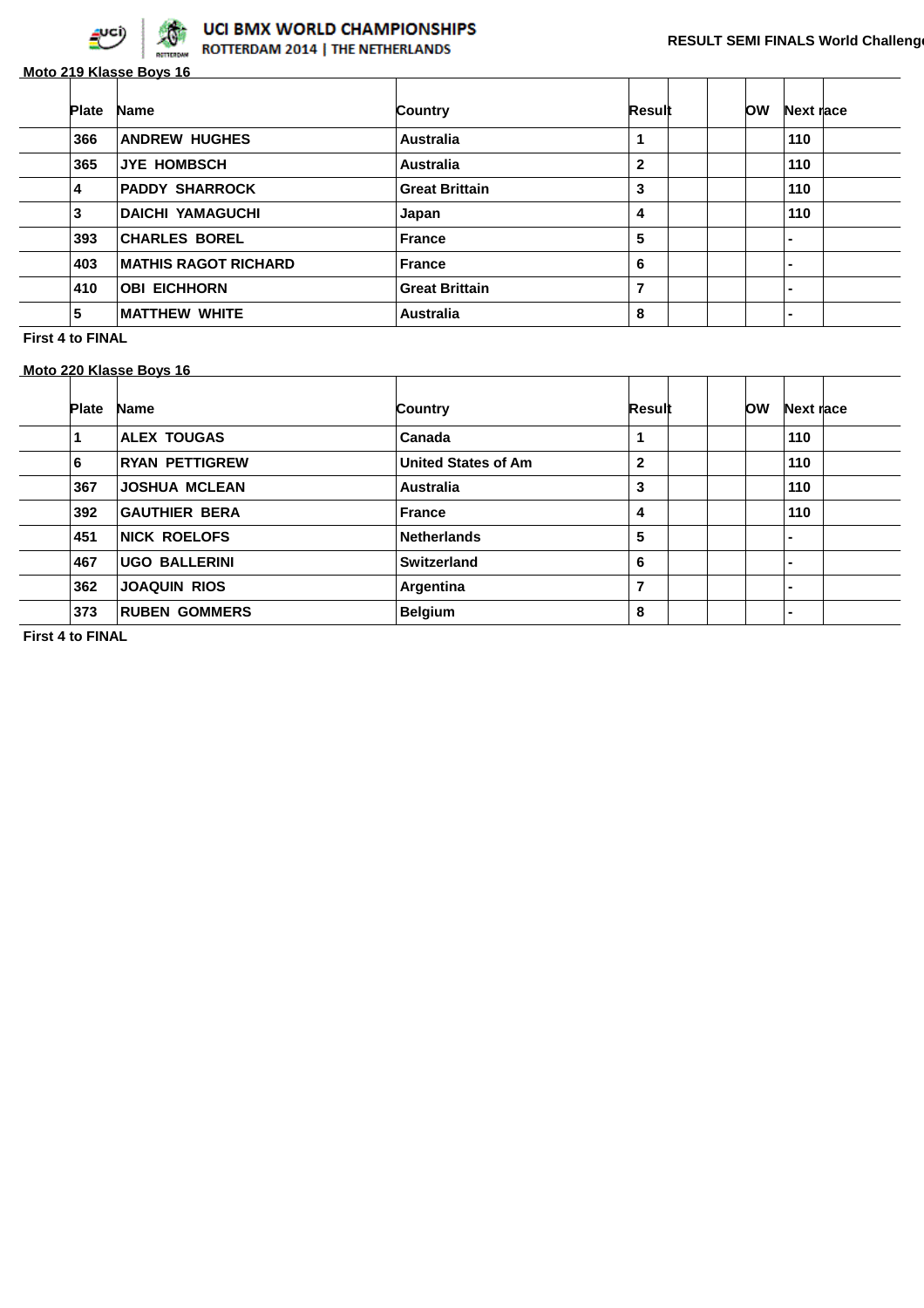

## **Moto 437 Klasse Boys 16**

| <b>Plate</b> | <b>Name</b>           | Country                    | Result       | ЮW | Next race      |  |
|--------------|-----------------------|----------------------------|--------------|----|----------------|--|
| 365          | <b>JYE HOMBSCH</b>    | <b>Australia</b>           |              |    | 219            |  |
| 392          | <b>GAUTHIER BERA</b>  | <b>France</b>              | $\mathbf{2}$ |    | 220            |  |
| 393          | <b>CHARLES BOREL</b>  | <b>France</b>              | 3            |    | 219            |  |
| 467          | <b>UGO BALLERINI</b>  | <b>Switzerland</b>         | 4            |    | 220            |  |
| 476          | <b>DUSTIN HAMMOND</b> | <b>United States of Am</b> | 5            |    | $\blacksquare$ |  |
| 421          | <b>TOBIAS MEYER</b>   | Germany                    | 6            |    | $\blacksquare$ |  |
| 394          | <b>AURELIEN BOU</b>   | <b>France</b>              | 7            |    | $\blacksquare$ |  |
| 450          | <b>ELWIN REMMERTS</b> | <b>Netherlands</b>         | 8            |    | $\blacksquare$ |  |

## **First 4 to SEMI (1/2) Final**

#### **Moto 438 Klasse Boys 16**

| <b>Plate</b> | <b>Name</b>                     | Country               | Result       | OW | Next race      |  |
|--------------|---------------------------------|-----------------------|--------------|----|----------------|--|
| 367          | <b>JOSHUA MCLEAN</b>            | <b>Australia</b>      |              |    | 220            |  |
| 3            | <b>DAICHI YAMAGUCHI</b>         | Japan                 | $\mathbf{2}$ |    | 219            |  |
| 362          | <b>JOAQUIN RIOS</b>             | Argentina             | 3            |    | 220            |  |
| 410          | <b>OBI EICHHORN</b>             | <b>Great Brittain</b> | 4            |    | 219            |  |
| 431          | <b>MICHELE TOMIZIOLI</b>        | <b>Italy</b>          | 5            |    | $\blacksquare$ |  |
| 466          | <b>BRANDON PRATT</b>            | <b>South Africa</b>   | 6            |    | $\blacksquare$ |  |
| 389          | <b>JUAN VICENTE GINER ARCAS</b> | Spain                 | 7            |    | $\blacksquare$ |  |
| 8            | <b>BAYLEIGH REES</b>            | <b>New Zealand</b>    | 8            |    | -              |  |
|              |                                 |                       |              |    |                |  |

#### **First 4 to SEMI (1/2) Final**

#### **Moto 439 Klasse Boys 16**

| <b>Plate</b> | <b>Name</b>               | Country               | Result         | ЮW | Next race      |  |
|--------------|---------------------------|-----------------------|----------------|----|----------------|--|
|              | <b>ALEX TOUGAS</b>        | Canada                |                |    | 220            |  |
| 4            | <b>PADDY SHARROCK</b>     | <b>Great Brittain</b> | $\mathbf{2}$   |    | 219            |  |
| 451          | <b>NICK ROELOFS</b>       | <b>Netherlands</b>    | 3              |    | 220            |  |
| 5            | <b>MATTHEW WHITE</b>      | <b>Australia</b>      | 4              |    | 219            |  |
| 2            | <b>KOEN VAN DER WIJST</b> | <b>Netherlands</b>    | 5              |    | $\blacksquare$ |  |
| 376          | <b>ANDY RUTS</b>          | <b>Belgium</b>        | 6              |    | $\blacksquare$ |  |
| 472          | <b>ADAM ROJCEK</b>        | Slovakia              | $\overline{7}$ |    | $\blacksquare$ |  |
| 391          | <b>LEO AVRIL</b>          | <b>France</b>         | 8              |    | $\blacksquare$ |  |

**First 4 to SEMI (1/2) Final**

## **Moto 440 Klasse Boys 16**

| <b>Plate</b> | <b>Name</b>                      | Country                    | Result         | ЮW | Next race                |  |
|--------------|----------------------------------|----------------------------|----------------|----|--------------------------|--|
| 366          | <b>ANDREW HUGHES</b>             | <b>Australia</b>           | 1              |    | 219                      |  |
| 6            | <b>RYAN PETTIGREW</b>            | <b>United States of Am</b> | $\mathbf{2}$   |    | 220                      |  |
| 403          | <b>MATHIS RAGOT RICHARD</b>      | <b>France</b>              | 3              |    | 219                      |  |
| 373          | <b>RUBEN GOMMERS</b>             | <b>Belgium</b>             | 4              |    | 220                      |  |
| 429          | <b>FEDERICO MILAN</b>            | <b>Italy</b>               | 5              |    | $\blacksquare$           |  |
| 397          | <b>THOMAS JOUVE</b>              | <b>France</b>              | 6              |    | $\blacksquare$           |  |
| 475          | <b>DOUGIE BUTCHER</b>            | <b>United States of Am</b> | $\overline{7}$ |    | $\blacksquare$           |  |
| 388          | <b>WILSON DAVID GOYES LARREA</b> | Ecuador                    | 8              |    | $\overline{\phantom{0}}$ |  |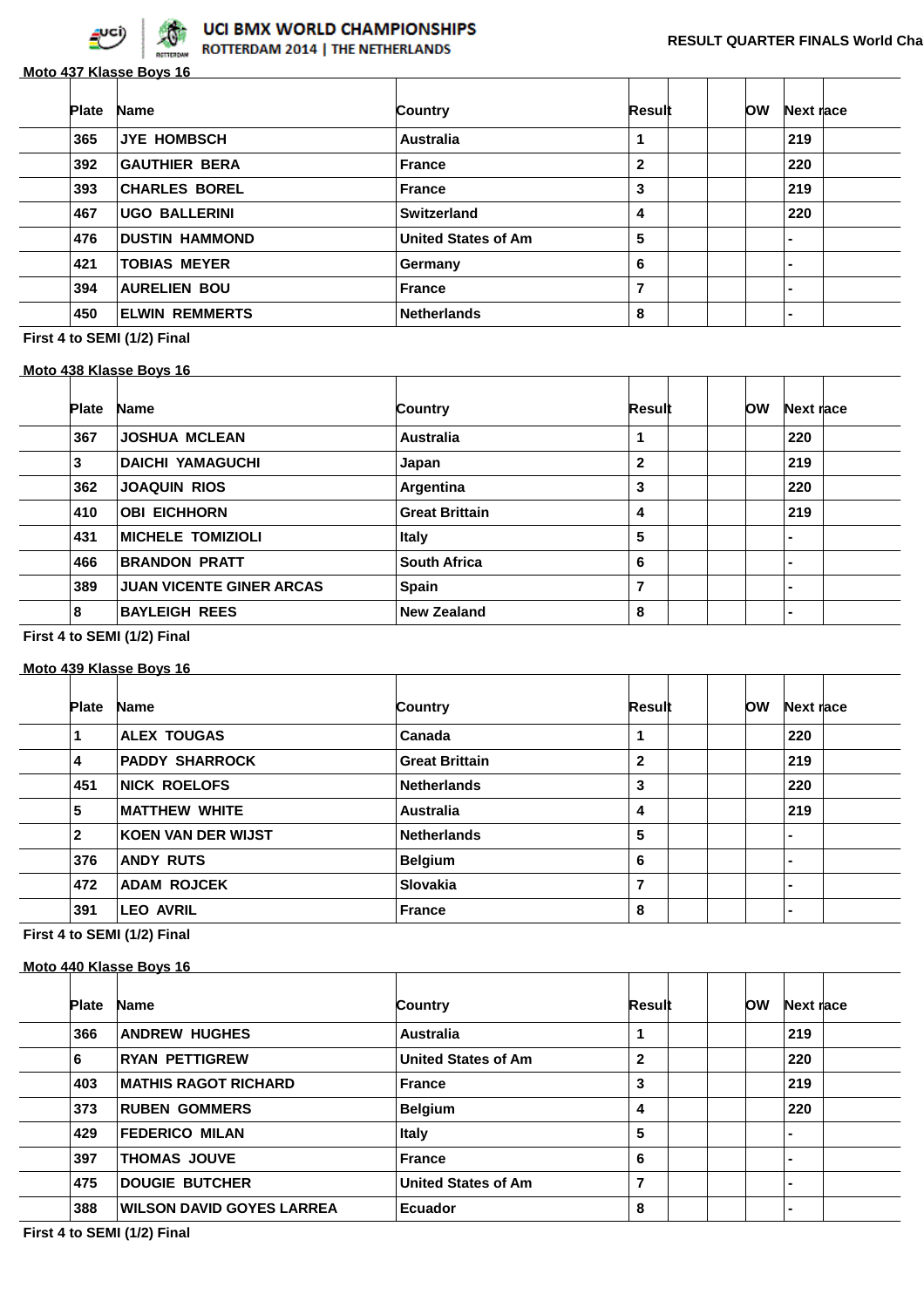

ROTTERDAM 2014 | THE NETHERLANDS

|              | Moto 833 Klasse Boys 16     |                       |                |            |                          |  |
|--------------|-----------------------------|-----------------------|----------------|------------|--------------------------|--|
| <b>Plate</b> | <b>Name</b>                 | Country               | Result         | <b>low</b> | Next race                |  |
| 392          | <b>GAUTHIER BERA</b>        | <b>France</b>         |                |            | 437                      |  |
| 403          | <b>MATHIS RAGOT RICHARD</b> | <b>France</b>         | $\overline{2}$ |            | 440                      |  |
| 472          | <b>ADAM ROJCEK</b>          | <b>Slovakia</b>       | 3              |            | 439                      |  |
| 410          | <b>OBI EICHHORN</b>         | <b>Great Brittain</b> | 4              |            | 438                      |  |
| 448          | <b>SHANE PEREIRA</b>        | <b>Netherlands</b>    | 5              |            | $\overline{\phantom{0}}$ |  |
| 383          | <b>SEBASTIAN ARIAS RAYO</b> | Colombia              | 6              |            | $\blacksquare$           |  |
| 427          | <b>NICOLO BONINI</b>        | <b>Italy</b>          | 7              |            | $\overline{\phantom{0}}$ |  |
| 443          | <b>JUSTIN KIMMANN</b>       | <b>Netherlands</b>    | <b>DNF</b>     |            |                          |  |

**First 4 to Quarter (1/4) Final**

## **Moto 834 Klasse Boys 16**

| <b>Plate</b> | <b>Name</b>                | Country            | Result       |  | OW | Next race      |  |
|--------------|----------------------------|--------------------|--------------|--|----|----------------|--|
|              |                            |                    |              |  |    |                |  |
| 367          | <b>JOSHUA MCLEAN</b>       | Australia          |              |  |    | 438            |  |
| 393          | <b>CHARLES BOREL</b>       | <b>France</b>      | $\mathbf{2}$ |  |    | 437            |  |
| 373          | <b>RUBEN GOMMERS</b>       | <b>Belgium</b>     | 3            |  |    | 440            |  |
| 376          | <b>ANDY RUTS</b>           | <b>Belgium</b>     | 4            |  |    | 439            |  |
| 469          | <b>JANNIC CAVEGN</b>       | <b>Switzerland</b> | 5            |  |    | $\blacksquare$ |  |
| 460          | <b>KEVIN VAN UDEN</b>      | <b>Netherlands</b> | 6            |  |    | $\blacksquare$ |  |
| 459          | <b>JARNO VAN GRONINGEN</b> | <b>Netherlands</b> | 7            |  |    | $\blacksquare$ |  |
| 465          | <b>LEWIS SMITH</b>         | <b>New Zealand</b> | 8            |  |    | $\blacksquare$ |  |

<u> 1980 - Johann John Stone, mars eta biztanleria (</u>

**First 4 to Quarter (1/4) Final**

#### **Moto 835 Klasse Boys 16**

| <b>Plate</b> | <b>Name</b>            | Country               | Result       | ЮW | Next race      |  |
|--------------|------------------------|-----------------------|--------------|----|----------------|--|
|              | <b>ALEX TOUGAS</b>     | Canada                |              |    | 439            |  |
| 8            | <b>BAYLEIGH REES</b>   | <b>New Zealand</b>    | $\mathbf{2}$ |    | 438            |  |
| 394          | <b>AURELIEN BOU</b>    | <b>France</b>         | 3            |    | 437            |  |
| 429          | <b>FEDERICO MILAN</b>  | <b>Italy</b>          | 4            |    | 440            |  |
| 363          | <b>IGNACIO SAGRADO</b> | Argentina             | 5            |    | $\blacksquare$ |  |
| 382          | <b>HERNAN GODOY</b>    | <b>Chile</b>          | 6            |    | $\blacksquare$ |  |
| 438          | <b>KEVIN ELBERS</b>    | <b>Netherlands</b>    | 7            |    | $\blacksquare$ |  |
| 405          | <b>JOSHUA BUTSON</b>   | <b>Great Brittain</b> | 8            |    | $\blacksquare$ |  |
|              |                        |                       |              |    |                |  |

**First 4 to Quarter (1/4) Final**

#### **Moto 836 Klasse Boys 16**

| <b>Plate</b> | <b>Name</b>                   | Country          | Result       | ЮW | Next race      |  |
|--------------|-------------------------------|------------------|--------------|----|----------------|--|
| 366          | <b>ANDREW HUGHES</b>          | <b>Australia</b> |              |    | 440            |  |
| 5            | <b>MATTHEW WHITE</b>          | <b>Australia</b> | $\mathbf{2}$ |    | 439            |  |
| 3            | <b>DAICHI YAMAGUCHI</b>       | Japan            | 3            |    | 438            |  |
| 421          | <b>TOBIAS MEYER</b>           | Germany          | 4            |    | 437            |  |
| 368          | <b>BRYCE STROUD</b>           | <b>Australia</b> | 5            |    | $\blacksquare$ |  |
| 381          | <b>GARRETT HEBERT</b>         | Canada           | 6            |    | $\blacksquare$ |  |
| 463          | <b>KRISTIAN WESTENG OLSEN</b> | Norway           | 7            |    | $\blacksquare$ |  |
| 404          | <b>ROMAIN ROBERT</b>          | <b>France</b>    | 8            |    | $\blacksquare$ |  |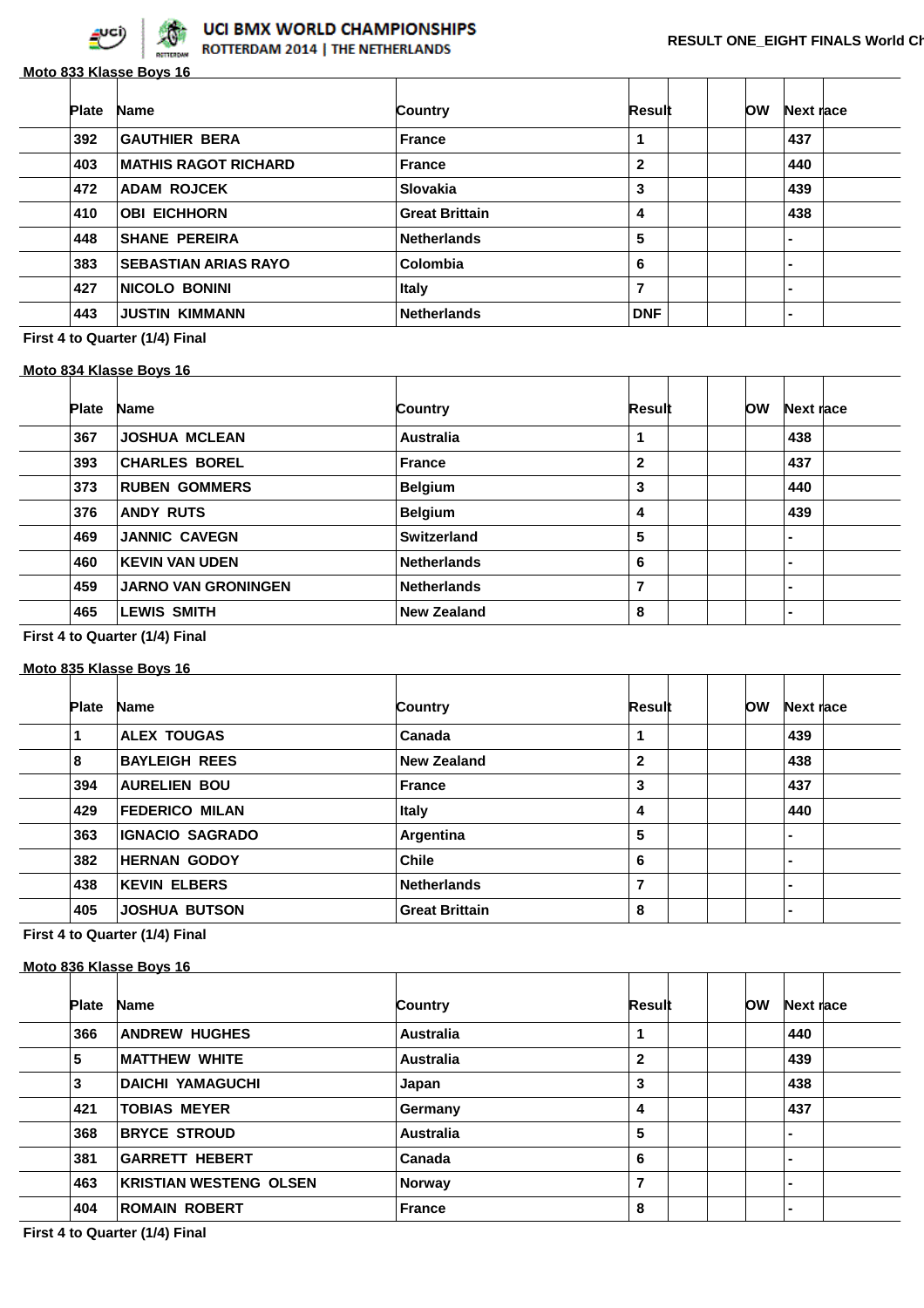

**Moto 837 Klasse Boys 16**

| <b>Plate</b> | <b>Name</b>              | Country                    | Result       | <b>OW</b> | Next race      |  |
|--------------|--------------------------|----------------------------|--------------|-----------|----------------|--|
| 365          | <b>JYE HOMBSCH</b>       | <b>Australia</b>           |              |           | 437            |  |
| 6            | <b>RYAN PETTIGREW</b>    | <b>United States of Am</b> | $\mathbf{2}$ |           | 440            |  |
| 4            | <b>PADDY SHARROCK</b>    | <b>Great Brittain</b>      | 3            |           | 439            |  |
| 431          | <b>MICHELE TOMIZIOLI</b> | <b>Italy</b>               | 4            |           | 438            |  |
| 364          | <b>ZYQION SOEKANDAR</b>  | Aruba                      | 5            |           | $\blacksquare$ |  |
| 418          | <b>LEON GMEINER</b>      | Germany                    | 6            |           | $\blacksquare$ |  |
| 456          | ARJAN VAN BODEGRAVEN     | <b>Netherlands</b>         | 7            |           | $\blacksquare$ |  |
| 433          | <b>HELVIJS BABRIS</b>    | Latvia                     | 8            |           | $\blacksquare$ |  |
|              |                          |                            |              |           |                |  |

#### **First 4 to Quarter (1/4) Final**

#### **Moto 838 Klasse Boys 16**

| ЮW<br>Country<br><b>Plate</b><br>Next race<br><b>Name</b><br>Result<br>Spain<br><b>JUAN VICENTE GINER ARCAS</b><br>389<br>438<br>$\mathbf{2}$<br>476<br><b>DUSTIN HAMMOND</b><br><b>United States of Am</b><br>437<br>388<br><b>WILSON DAVID GOYES LARREA</b><br>3<br>440<br><b>Ecuador</b><br>451<br><b>NICK ROELOFS</b><br><b>Netherlands</b><br>439<br>4<br>5<br><b>MIKULAS NEVRKLA</b><br><b>Czech Republic</b><br>386<br>$\blacksquare$<br>ANDREAS BJÖRKMAN<br>354<br><b>Sweden</b><br>6<br>$\blacksquare$<br>⇁<br>446<br><b>SYTSE OEGEMA</b><br><b>Netherlands</b><br>$\blacksquare$ |  |  |  |  |  |
|--------------------------------------------------------------------------------------------------------------------------------------------------------------------------------------------------------------------------------------------------------------------------------------------------------------------------------------------------------------------------------------------------------------------------------------------------------------------------------------------------------------------------------------------------------------------------------------------|--|--|--|--|--|
|                                                                                                                                                                                                                                                                                                                                                                                                                                                                                                                                                                                            |  |  |  |  |  |
|                                                                                                                                                                                                                                                                                                                                                                                                                                                                                                                                                                                            |  |  |  |  |  |
|                                                                                                                                                                                                                                                                                                                                                                                                                                                                                                                                                                                            |  |  |  |  |  |
|                                                                                                                                                                                                                                                                                                                                                                                                                                                                                                                                                                                            |  |  |  |  |  |
|                                                                                                                                                                                                                                                                                                                                                                                                                                                                                                                                                                                            |  |  |  |  |  |
|                                                                                                                                                                                                                                                                                                                                                                                                                                                                                                                                                                                            |  |  |  |  |  |
|                                                                                                                                                                                                                                                                                                                                                                                                                                                                                                                                                                                            |  |  |  |  |  |
|                                                                                                                                                                                                                                                                                                                                                                                                                                                                                                                                                                                            |  |  |  |  |  |
| <b>ALEXIS KUZMA</b><br>399<br>8<br><b>France</b><br>-                                                                                                                                                                                                                                                                                                                                                                                                                                                                                                                                      |  |  |  |  |  |

#### **First 4 to Quarter (1/4) Final**

#### **Moto 839 Klasse Boys 16**

| <b>Plate</b> | <b>Name</b>                      | Country                    | Result         | ЮW | Next race                |  |
|--------------|----------------------------------|----------------------------|----------------|----|--------------------------|--|
| $\mathbf{2}$ | <b>KOEN VAN DER WIJST</b>        | <b>Netherlands</b>         | 1              |    | 439                      |  |
| 466          | <b>BRANDON PRATT</b>             | <b>South Africa</b>        | $\mathbf{2}$   |    | 438                      |  |
| 450          | <b>ELWIN REMMERTS</b>            | <b>Netherlands</b>         | 3              |    | 437                      |  |
| 475          | <b>DOUGIE BUTCHER</b>            | <b>United States of Am</b> | 4              |    | 440                      |  |
| 430          | <b>MARTTI SCIORTINO</b>          | <b>Italy</b>               | 5              |    | $\blacksquare$           |  |
| 413          | <b>JOSHUA MOORE</b>              | <b>Great Brittain</b>      | 6              |    | $\overline{\phantom{0}}$ |  |
| 468          | <b>BENJAMIN BATAILLARD</b>       | Switzerland                | $\overline{7}$ |    | $\overline{\phantom{0}}$ |  |
| 379          | <b>EDUARDO DE MEDEIROS COLLA</b> | <b>Brazil</b>              | <b>DNF</b>     |    | $\blacksquare$           |  |
|              |                                  |                            |                |    |                          |  |

## **First 4 to Quarter (1/4) Final**

#### **Moto 840 Klasse Boys 16**

| <b>Plate</b> | <b>Name</b>                     | Country            | Result         |  | ЮW | Next race      |  |
|--------------|---------------------------------|--------------------|----------------|--|----|----------------|--|
| 397          | <b>THOMAS JOUVE</b>             | <b>France</b>      | 1              |  |    | 440            |  |
| 391          | <b>LEO AVRIL</b>                | <b>France</b>      | $\mathbf{2}$   |  |    | 439            |  |
| 362          | <b>JOAQUIN RIOS</b>             | Argentina          | 3              |  |    | 438            |  |
| 467          | <b>UGO BALLERINI</b>            | Switzerland        | 4              |  |    | 437            |  |
| 400          | <b>ALEXANDRE MOGUEZ</b>         | <b>France</b>      | 5              |  |    | $\blacksquare$ |  |
| 384          | <b>FELIPE RESTREPO PULGARIN</b> | Colombia           | 6              |  |    | $\blacksquare$ |  |
| 436          | <b>MIRCO BAKKER</b>             | <b>Netherlands</b> | $\overline{7}$ |  |    | $\blacksquare$ |  |
| 461          | <b>JELLE VD SPIJKER</b>         | <b>Netherlands</b> | 8              |  |    | $\blacksquare$ |  |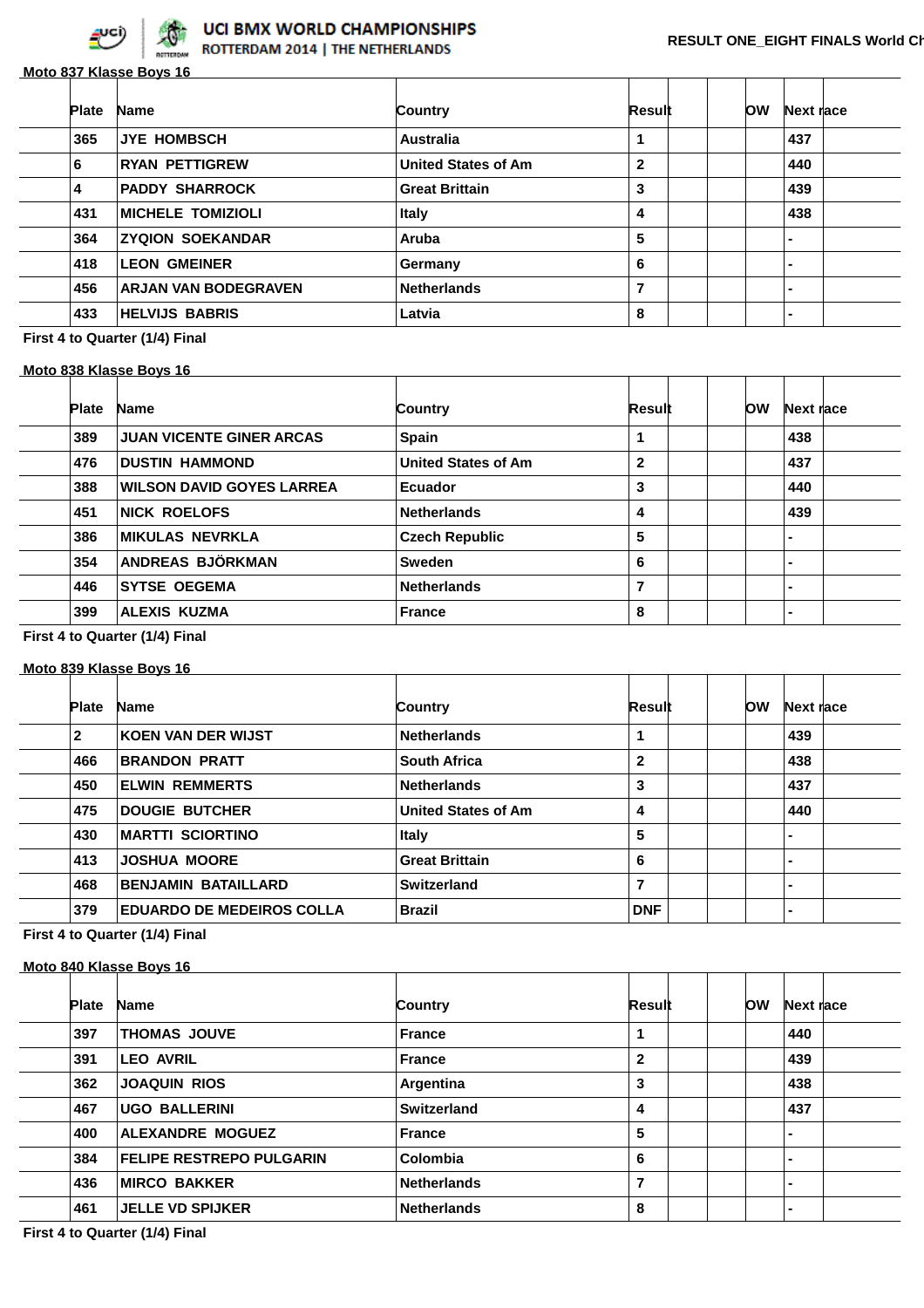

**Moto 105 Klasse Boys 16**

| <b>Plate</b> | <b>Name</b>                   | Country               | m1           | m2           | m3           | <b>OW</b> | <b>Qfy</b> | <b>Next race</b> |
|--------------|-------------------------------|-----------------------|--------------|--------------|--------------|-----------|------------|------------------|
| 403          | <b>MATHIS RAGOT RICHARD</b>   | ∣ France              | $\mathbf{2}$ | 1            | 1            |           | 4          | 833              |
| 373          | <b>RUBEN GOMMERS</b>          | <b>Belgium</b>        |              | $\mathbf{2}$ | $\mathbf{2}$ |           | 5          | 834              |
| 438          | <b>KEVIN ELBERS</b>           | <b>Netherlands</b>    | 4            | 3            | 3            |           | 10         | 835              |
| 463          | <b>KRISTIAN WESTENG OLSEN</b> | <b>Norway</b>         | 5            | 4            | 4            |           | 13         | 836              |
| 435          | <b>ARVIS KARKLINS</b>         | Latvia                | 3            | 7            | 5            |           | 15         |                  |
| 406          | <b>BEN CARNILL</b>            | <b>Great Brittain</b> | 7            | 5            | 6            |           | 18         | -                |
| 420          | <b>DAVID JÄCKEL</b>           | Germany               | 6            | 6            | 7            |           | 19         | -                |

## **First 4 to EIGHT (1/8) Final**

#### **Moto 106 Klasse Boys 16**

| <b>Plate</b> | <b>Name</b>              | Country               | m1 | m2           | m3           | <b>OW</b> | <b>Qfy</b> | <b>Next race</b> |
|--------------|--------------------------|-----------------------|----|--------------|--------------|-----------|------------|------------------|
| 465          | LEWIS SMITH              | <b>New Zealand</b>    | 3  | 1            | $\mathbf{2}$ |           | 6          | 834              |
| 405          | <b>JOSHUA BUTSON</b>     | <b>Great Brittain</b> | 2  | 5            | 1            |           | 8          | 835              |
| 404          | <b>ROMAIN ROBERT</b>     | <b>France</b>         |    | $\mathbf{2}$ | 7            |           | 10         | 836              |
| 418          | <b>LEON GMEINER</b>      | Germany               | 4  | 3            | 4            |           | 11         | 837              |
| 458          | <b>MAIKEL VAN GELDER</b> | <b>Netherlands</b>    | 5  | 6            | 5            |           | 16         |                  |
| 372          | <b>JARMO FORREST</b>     | <b>Belgium</b>        | 6  | 4            | 6            |           | 16         |                  |
| 434          | <b>KRISTERS GULBIS</b>   | Latvia                | 7  | <b>DNF</b>   | 3            |           | 17         |                  |
|              |                          |                       |    |              |              |           |            |                  |
|              |                          |                       |    |              |              |           |            |                  |

#### **First 4 to EIGHT (1/8) Final**

#### **Moto 107 Klasse Boys 16**

| <b>Plate</b> | <b>Name</b>                      | Country               | m1             | m2 | m3             | <b>low</b> | <b>Qfy</b> | <b>Next race</b> |
|--------------|----------------------------------|-----------------------|----------------|----|----------------|------------|------------|------------------|
| 8            | <b>BAYLEIGH REES</b>             | New Zealand           |                | 1  | 1              |            | 3          | 835              |
| 421          | <b>TOBIAS MEYER</b>              | Germany               | 3              | 2  | 3              |            | 8          | 836              |
| 433          | <b>HELVIJS BABRIS</b>            | Latvia                | 4              | 3  | $\mathbf{2}$   |            | 9          | 837              |
| 388          | <b>WILSON DAVID GOYES LARREA</b> | Ecuador               | $\mathbf{2}$   | 4  | $\overline{7}$ |            | 13         | 838              |
| 454          | <b>VINCENZO SMIT</b>             | <b>Netherlands</b>    | 5              | 5  | 4              |            | 14         | $\blacksquare$   |
| 378          | <b>ROBBE VANHEVEL</b>            | <b>Belgium</b>        | 6              | 6  | 5              |            | 17         | $\blacksquare$   |
| 414          | <b>JOSEPH OWEN-MATTHEWS</b>      | <b>Great Brittain</b> | $\overline{7}$ | 7  | 6              |            | 20         |                  |
|              |                                  |                       |                |    |                |            |            |                  |
|              |                                  |                       |                |    |                |            |            |                  |

## **First 4 to EIGHT (1/8) Final**

#### **Moto 108 Klasse Boys 16**

| <b>Plate</b> | <b>Name</b>              | Country                    | m1           | m2           | m3             | <b>OW</b> | <b>Qfy</b> | Next race      |
|--------------|--------------------------|----------------------------|--------------|--------------|----------------|-----------|------------|----------------|
| 3            | <b>DAICHI YAMAGUCHI</b>  | Japan                      | $\mathbf{2}$ |              | 1              |           | 4          | 836            |
| 364          | <b>ZYQION SOEKANDAR</b>  | Aruba                      | 3            | $\mathbf{2}$ | $\mathbf{2}$   |           | 7          | 837            |
| 476          | <b>DUSTIN HAMMOND</b>    | <b>United States of Am</b> | 1            | 3            | 3              |           | 7          | 838            |
| 450          | <b>ELWIN REMMERTS</b>    | <b>Netherlands</b>         | 4            | 4            | 4              |           | 12         | 839            |
| 417          | <b>JAN FRÜHWALD</b>      | Germany                    | 6            | 5            | 5              |           | 16         | $\blacksquare$ |
| 470          | <b>QUENTIN DONZALLAZ</b> | <b>Switzerland</b>         | 5            | 7            | $\overline{7}$ |           | 19         | ۰              |
| 377          | <b>ZENNO VANDUFFEL</b>   | <b>Belgium</b>             | 7            | 6            | 8              |           | 21         |                |
| 387          | <b>MATHIAS VILAIN</b>    | <b>Denmark</b>             | 8            | 8            | 6              |           | 22         |                |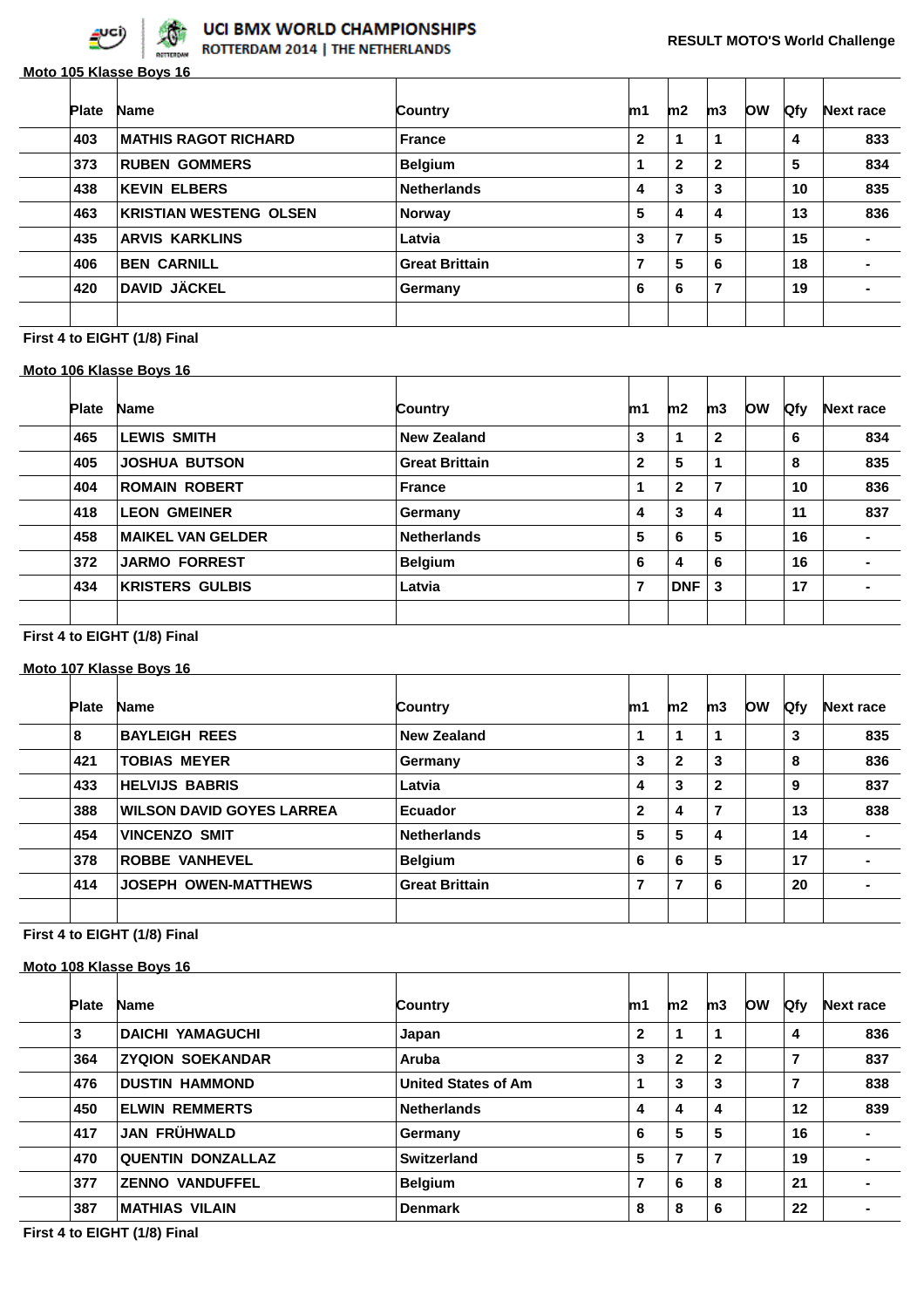

|              | Moto 109 Klasse Boys 16    |                            |              |              |              |           |     |                  |
|--------------|----------------------------|----------------------------|--------------|--------------|--------------|-----------|-----|------------------|
| <b>Plate</b> | <b>Name</b>                | Country                    | m1           | m2           | m3           | <b>OW</b> | Qfy | <b>Next race</b> |
| 6            | <b>RYAN PETTIGREW</b>      | <b>United States of Am</b> | 1            | 1            | 1            |           | 3   | 837              |
| 386          | <b>MIKULAS NEVRKLA</b>     | <b>Czech Republic</b>      | $\mathbf{2}$ | $\mathbf{2}$ | $\mathbf{2}$ |           | 6   | 838              |
| 468          | <b>BENJAMIN BATAILLARD</b> | Switzerland                | 4            | 3            | 3            |           | 10  | 839              |
| 436          | <b>MIRCO BAKKER</b>        | <b>Netherlands</b>         | 3            | 4            | 5            |           | 12  | 840              |
| 396          | <b>LUC ESCARANT</b>        | <b>France</b>              | 5            | 5            | 6            |           | 16  | $\blacksquare$   |
| 432          | <b>TOMOAKI TANAKA</b>      | Japan                      | 7            | 6            | 4            |           | 17  | ۰.               |
| 371          | <b>ANDREAS SCHEIKL</b>     | <b>Austria</b>             | 6            | 7            | 8            |           | 21  | ۰                |
| 462          | <b>JUSTIN VERHOEVEN</b>    | <b>Netherlands</b>         | 8            | 8            | 7            |           | 23  | $\blacksquare$   |

**First 4 to EIGHT (1/8) Final**

#### **Moto 110 Klasse Boys 16**

| <b>Plate</b> | <b>Name</b>            | Country                    | m1 | m2             | m3           | <b>OW</b> | <b>Qfy</b> | <b>Next race</b> |
|--------------|------------------------|----------------------------|----|----------------|--------------|-----------|------------|------------------|
| 399          | <b>ALEXIS KUZMA</b>    | <b>France</b>              | 3  | $\mathbf{2}$   | 1            |           | 6          | 838              |
| 475          | <b>DOUGIE BUTCHER</b>  | <b>United States of Am</b> |    | 3              | $\mathbf{2}$ |           | 6          | 839              |
| 467          | <b>UGO BALLERINI</b>   | Switzerland                | 2  | 1              | 3            |           | 6          | 840              |
| 448          | <b>SHANE PEREIRA</b>   | <b>Netherlands</b>         | 4  | 5              | 4            |           | 13         | 833              |
| 385          | <b>DANIEL HAVELA</b>   | <b>Czech Republic</b>      | 6  | 4              | 5            |           | 15         |                  |
| 439          | <b>HENK HEERKENS</b>   | <b>Netherlands</b>         | 5  | 6              | 7            |           | 18         |                  |
| 370          | <b>FRITZ LANGMAIER</b> | <b>Austria</b>             | 7  | 7              | 6            |           | 20         |                  |
| 426          | <b>ANDREA ARBETTI</b>  | <b>Italy</b>               |    | <b>DNS DNS</b> | <b>DNS</b>   |           | 99         |                  |

#### **First 4 to EIGHT (1/8) Final**

#### **Moto 111 Klasse Boys 16**

| <b>Plate</b> | <b>Name</b>                 | Country               | m1           | m2           | m3           | <b>OW</b> | <b>Qfy</b>     | <b>Next race</b> |
|--------------|-----------------------------|-----------------------|--------------|--------------|--------------|-----------|----------------|------------------|
| 430          | <b>MARTTI SCIORTINO</b>     | <b>Italy</b>          | $\mathbf{2}$ | $\mathbf{2}$ | 3            |           | $\overline{7}$ | 839              |
| 391          | <b>LEO AVRIL</b>            | <b>France</b>         | 1            |              | 5            |           | 7              | 840              |
| 383          | <b>SEBASTIAN ARIAS RAYO</b> | Colombia              | 6            | 3            | 1            |           | 10             | 833              |
| 460          | <b>KEVIN VAN UDEN</b>       | <b>Netherlands</b>    | 4            | 4            | 4            |           | 12             | 834              |
| 471          | <b>MIKA RUCH</b>            | Switzerland           | 5            | 7            | $\mathbf{2}$ |           | 14             | $\blacksquare$   |
| 440          | <b>JOUKE JANSEN</b>         | <b>Netherlands</b>    | 7            | 5            | 7            |           | 19             |                  |
| 411          | <b>RYAN HUTCHINSON</b>      | <b>Great Brittain</b> | 3            | <b>DNF</b>   | <b>DNF</b>   |           | 19             | ۰                |
| 606          | <b>FABIAN KOGLER</b>        | Austria               | 8            | 6            | 6            |           | 20             |                  |
|              |                             |                       |              |              |              |           |                |                  |

## **First 4 to EIGHT (1/8) Final**

#### **Moto 112 Klasse Boys 16**

| <b>Plate</b> | <b>Name</b>                     | Country               | m1           | m2           | m3             | <b>OW</b> | <b>Qfv</b> | Next race      |
|--------------|---------------------------------|-----------------------|--------------|--------------|----------------|-----------|------------|----------------|
| 384          | <b>FELIPE RESTREPO PULGARIN</b> | Colombia              | 4            | 1            | 1              |           | 6          | 840            |
| 392          | <b>GAUTHIER BERA</b>            | <b>France</b>         |              | $\mathbf{2}$ | 4              |           | 7          | 833            |
| 469          | <b>JANNIC CAVEGN</b>            | Switzerland           | $\mathbf{2}$ | 4            | $\mathbf{2}$   |           | 8          | 834            |
| 429          | <b>FEDERICO MILAN</b>           | <b>Italy</b>          | 3            | 3            | 3              |           | 9          | 835            |
| 416          | <b>JOSHUA WALLIS</b>            | <b>Great Brittain</b> | 5            | 5            | 6              |           | 16         | ۰              |
| 437          | <b>MAIKEL DE BRUIN</b>          | <b>Netherlands</b>    | 6            | 6            | 5              |           | 17         | $\blacksquare$ |
| 442          | <b>LEON KIERS</b>               | <b>Netherlands</b>    | 7            | 7            | $\overline{7}$ |           | 21         |                |
| 369          | <b>CHRISTOPH DENG</b>           | <b>Austria</b>        | <b>DNS</b>   | <b>DNS</b>   | <b>DNS</b>     |           | 99         |                |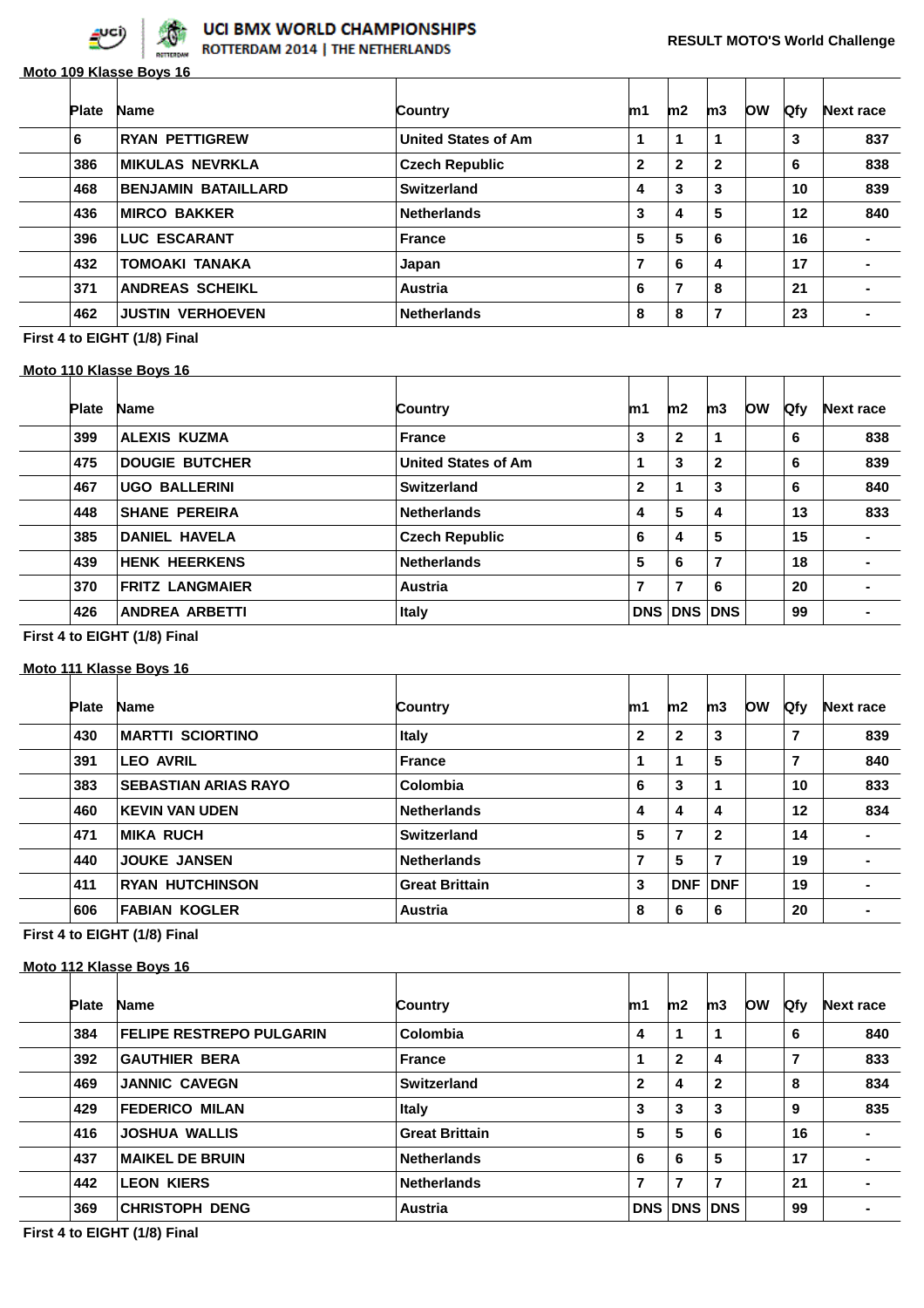

## **Moto 113 Klasse Boys 16**

| <b>Plate</b> | <b>Name</b>                 | Country               | m1             | m2           | m3           | <b>OW</b> | <b>Qfy</b> | <b>Next race</b> |
|--------------|-----------------------------|-----------------------|----------------|--------------|--------------|-----------|------------|------------------|
| 427          | <b>NICOLO BONINI</b>        | Italy                 |                | 1            | 1            |           | 3          | 833              |
| 393          | <b>CHARLES BOREL</b>        | <b>France</b>         | 3              | 3            | $\mathbf{2}$ |           | 8          | 834              |
| 382          | <b>HERNAN GODOY</b>         | <b>Chile</b>          | 6              | $\mathbf{2}$ | 3            |           | 11         | 835              |
| 368          | <b>BRYCE STROUD</b>         | Australia             | $\mathbf{2}$   | 5            | 5            |           | 12         | 836              |
| 474          | <b>SIMON SUND</b>           | <b>Sweden</b>         | 5              | 4            | 4            |           | 13         |                  |
| 457          | <b>KEAN VAN DEN DIJSSEL</b> | <b>Netherlands</b>    | $\overline{7}$ | 6            | 6            |           | 19         |                  |
| 409          | <b>SCOTT DOMINGUEZ</b>      | <b>Great Brittain</b> | 4              | 7            | 8            |           | 19         |                  |
| 444          | <b>FONZ KORVING</b>         | <b>Netherlands</b>    | 8              | 8            | 7            |           | 23         | $\blacksquare$   |

#### **First 4 to EIGHT (1/8) Final**

#### **Moto 114 Klasse Boys 16**

| <b>Plate</b> | <b>Name</b>                 | Country               | m1           | m2           | m3           | <b>OW</b> | Qfy | <b>Next race</b> |
|--------------|-----------------------------|-----------------------|--------------|--------------|--------------|-----------|-----|------------------|
| 367          | <b>JOSHUA MCLEAN</b>        | Australia             | 1            | 1            | 1            |           | 3   | 834              |
| 394          | <b>AURELIEN BOU</b>         | France                | $\mathbf{2}$ | 4            | $\mathbf{2}$ |           | 8   | 835              |
| 381          | <b>GARRETT HEBERT</b>       | Canada                | 3            | 3            | 3            |           | 9   | 836              |
| 456          | <b>ARJAN VAN BODEGRAVEN</b> | <b>Netherlands</b>    | 4            | $\mathbf{2}$ | 5            |           | 11  | 837              |
| 447          | <b>STAN PANNEKOEK</b>       | <b>Netherlands</b>    | 5            | 5            | 4            |           | 14  | $\blacksquare$   |
| 473          | <b>GABRIEL MARTENSSON</b>   | <b>Sweden</b>         | 6            | 6            | 6            |           | 18  | $\blacksquare$   |
| 425          | <b>FRANCSCO ANNECHINI</b>   | <b>Italy</b>          | DNS          | <b>DNS</b>   | <b>DNS</b>   |           | 99  |                  |
| 412          | <b>JACOB HUTSON</b>         | <b>Great Brittain</b> | DNS          | <b>DNS</b>   | <b>DNS</b>   |           | 99  |                  |
|              |                             |                       |              |              |              |           |     |                  |

#### **First 4 to EIGHT (1/8) Final**

#### **Moto 115 Klasse Boys 16**

| <b>Plate</b> | <b>Name</b>              | Country               | m1           | m2             | m3             | <b>OW</b> | <b>Qfy</b> | <b>Next race</b> |
|--------------|--------------------------|-----------------------|--------------|----------------|----------------|-----------|------------|------------------|
|              | <b>ALEX TOUGAS</b>       | Canada                | $\mathbf{2}$ | 1              | 1              |           | 4          | 835              |
| 366          | <b>ANDREW HUGHES</b>     | Australia             |              | $\mathbf{2}$   | $\mathbf{2}$   |           | 5          | 836              |
| 431          | <b>MICHELE TOMIZIOLI</b> | <b>Italy</b>          | 4            | 3              | 3              |           | 10         | 837              |
| 354          | ANDREAS BJÖRKMAN         | <b>Sweden</b>         | 3            | 5              | 4              |           | 12         | 838              |
| 449          | <b>MART PETERS</b>       | <b>Netherlands</b>    | 5            | 4              | 6              |           | 15         | $\blacksquare$   |
| 455          | <b>ROWAN STRUIJK</b>     | <b>Netherlands</b>    | 6            | 6              | 5              |           | 17         |                  |
| 415          | <b>EWAN STARK</b>        | <b>Great Brittain</b> | 7            | 7              | $\overline{7}$ |           | 21         |                  |
| 395          | <b>QUENTIN CHARAVIN</b>  | <b>France</b>         | <b>DNF</b>   | <b>DNS DNS</b> |                |           | 28         |                  |
|              |                          |                       |              |                |                |           |            |                  |

## **First 4 to EIGHT (1/8) Final**

#### **Moto 116 Klasse Boys 16**

| <b>Plate</b> | <b>Name</b>                      | Country               | m1           | m2           | m3           | <b>OW</b> | <b>Qfy</b> | Next race      |
|--------------|----------------------------------|-----------------------|--------------|--------------|--------------|-----------|------------|----------------|
| 5            | <b>MATTHEW WHITE</b>             | Australia             | 1            |              | 1            |           | 3          | 836            |
| 4            | <b>PADDY SHARROCK</b>            | <b>Great Brittain</b> | $\mathbf{2}$ | $\mathbf{2}$ | $\mathbf{2}$ |           | 6          | 837            |
| 446          | <b>SYTSE OEGEMA</b>              | <b>Netherlands</b>    | 3            | 4            | 4            |           | 11         | 838            |
| 379          | <b>EDUARDO DE MEDEIROS COLLA</b> | <b>Brazil</b>         | <b>DNF</b>   | 3            | 3            |           | 14         | 839            |
| 453          | <b>DJERONIMO SLOTS</b>           | <b>Netherlands</b>    | 4            | 5            | 5            |           | 14         | $\blacksquare$ |
| 402          | <b>EDME PORCHERON BAUDOIN</b>    | <b>France</b>         | 5            | 6            | 6            |           | 17         | $\blacksquare$ |
| 390          | <b>DANIEL VARGAS LINDEZ</b>      | Spain                 | 7            | 7            | 7            |           | 21         |                |
| 428          | <b>SEBASTIANO COSTA</b>          | <b>Italy</b>          | 6            | 8            | 8            |           | 22         |                |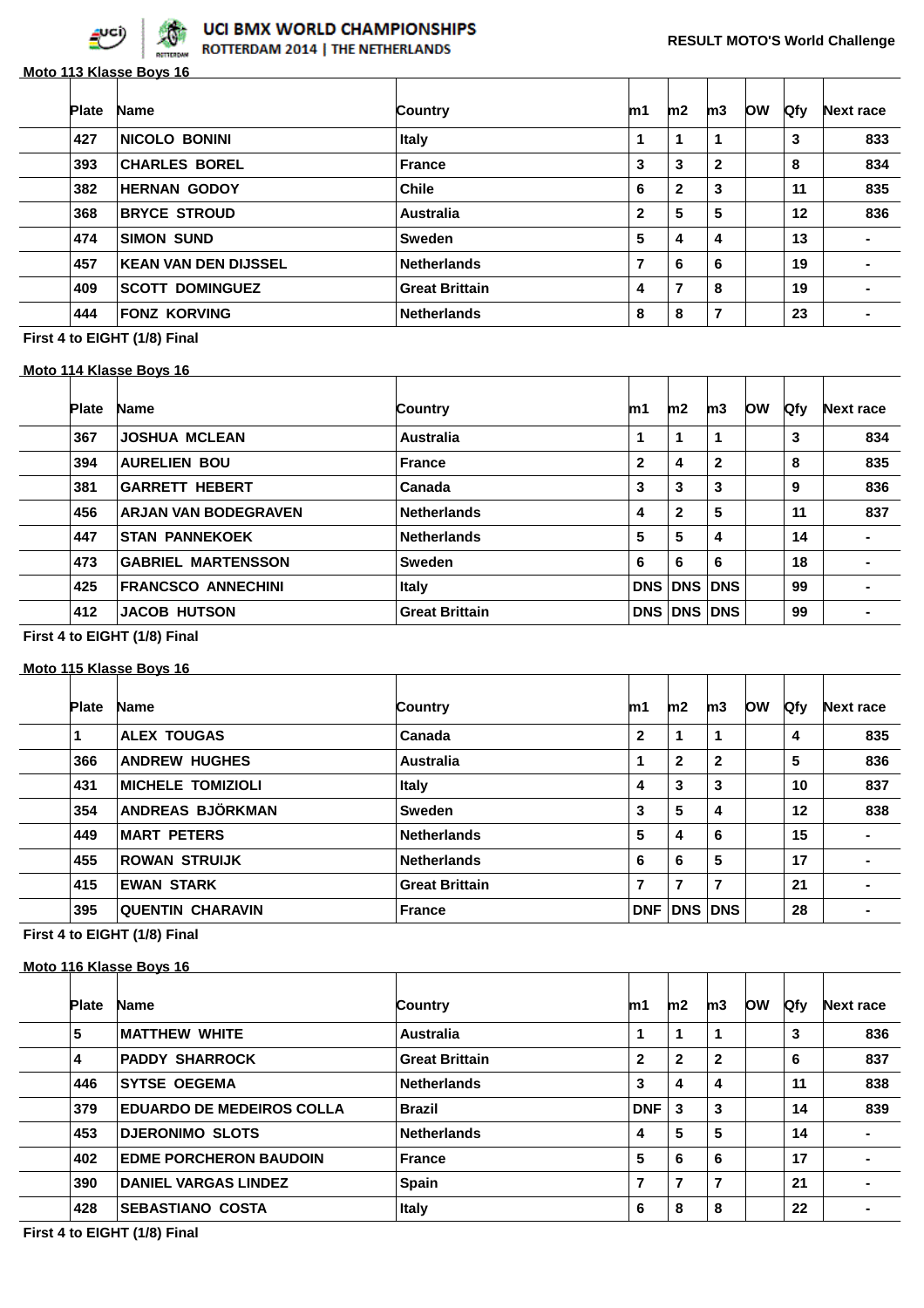

## **Moto 117 Klasse Boys 16**

| <b>Plate</b> | <b>Name</b>                      | <b>Country</b>        | m1                      | m2           | m3           | <b>OW</b> | Qfy | <b>Next race</b> |
|--------------|----------------------------------|-----------------------|-------------------------|--------------|--------------|-----------|-----|------------------|
| 365          | <b>JYE HOMBSCH</b>               | Australia             |                         |              | $\mathbf{2}$ |           | 4   | 837              |
| 389          | <b>JUAN VICENTE GINER ARCAS</b>  | <b>Spain</b>          | $\mathbf{2}$            | $\mathbf{2}$ |              |           | 5   | 838              |
| 413          | <b>JOSHUA MOORE</b>              | <b>Great Brittain</b> | 3                       | 4            | 4            |           | 11  | 839              |
| 461          | <b>JELLE VD SPIJKER</b>          | <b>Netherlands</b>    | 4                       | 5            | 3            |           | 12  | 840              |
| 398          | <b>KYLIAN JURADO</b>             | France                | 5                       | 3            | 5            |           | 13  | $\blacksquare$   |
| 424          | <b>JAKE LYNCH</b>                | <b>Ireland</b>        | $\overline{\mathbf{z}}$ | 6            | 6            |           | 19  | -                |
| 380          | <b>GUILHERME ROMUALDO ELANDE</b> | <b>Brazil</b>         | 8                       | 7            | 7            |           | 22  |                  |
| 452          | <b>NICK SCHEEPERS</b>            | <b>Netherlands</b>    | 6                       | 8            | 8            |           | 22  |                  |

## **First 4 to EIGHT (1/8) Final**

#### **Moto 118 Klasse Boys 16**

| <b>Plate</b> | <b>Name</b>             | Country               | m1           | m2           | m3           | <b>OW</b> | Qfy            | <b>Next race</b> |
|--------------|-------------------------|-----------------------|--------------|--------------|--------------|-----------|----------------|------------------|
| 451          | <b>NICK ROELOFS</b>     | <b>Netherlands</b>    | $\mathbf{2}$ | 1            | $\mathbf{2}$ |           | 5              | 838              |
| 466          | <b>BRANDON PRATT</b>    | <b>South Africa</b>   |              | 3            | 3            |           | $\overline{7}$ | 839              |
| 400          | <b>ALEXANDRE MOGUEZ</b> | <b>France</b>         | 6            | $\mathbf{2}$ | 1            |           | 9              | 840              |
| 410          | <b>OBI EICHHORN</b>     | <b>Great Brittain</b> | 3            | 6            | 5            |           | 14             | 833              |
| 445          | <b>VINCE LEIJEN</b>     | <b>Netherlands</b>    | 4            | 4            | 6            |           | 14             |                  |
| 423          | <b>AARON EDWARDS</b>    | <b>Ireland</b>        | 5            | 5            | 7            |           | 17             | $\blacksquare$   |
| 361          | <b>FRANCO CONTINI</b>   | Argentina             | <b>DNF</b>   | <b>DNS</b>   | 4            |           | 22             |                  |
| 374          | <b>STEF LAUWERS</b>     | <b>Belgium</b>        | 7            | 7            | <b>DNS</b>   |           | 24             | -                |

#### **First 4 to EIGHT (1/8) Final**

#### **Moto 119 Klasse Boys 16**

| <b>Plate</b> | <b>Name</b>                | Country               | m1           | m2                      | m3           | <b>Ofy</b>                | <b>Next race</b> |
|--------------|----------------------------|-----------------------|--------------|-------------------------|--------------|---------------------------|------------------|
| $\mathbf{2}$ | <b>KOEN VAN DER WIJST</b>  | <b>Netherlands</b>    | 1            |                         |              | 3                         | 839              |
| 362          | <b>JOAQUIN RIOS</b>        | Argentina             | 3            | $\mathbf{2}$            | $\mathbf{2}$ | 7                         | 840              |
| 472          | <b>ADAM ROJCEK</b>         | <b>Slovakia</b>       | $\mathbf{2}$ | 3                       | 3            | 8                         | 833              |
| 459          | <b>JARNO VAN GRONINGEN</b> | <b>Netherlands</b>    | 4            | $\overline{\mathbf{4}}$ | 4            | 12                        | 834              |
| 408          | <b>JACK CRITCHLOW</b>      | <b>Great Brittain</b> | 7            | 5                       | 5            | 17                        | $\blacksquare$   |
| 401          | <b>ENZO PEREZ</b>          | <b>France</b>         | 6            | 6                       | 6            | 18                        |                  |
| 422          | <b>JAKE CAMPBELL</b>       | <b>Ireland</b>        | 5            | 7                       | 7            | 19                        | $\blacksquare$   |
| 375          | <b>STEVE MARTIN</b>        | <b>Belgium</b>        |              |                         |              | 99                        |                  |
|              |                            |                       |              |                         |              | <b>low</b><br>DNS DNS DNS |                  |

## **First 4 to EIGHT (1/8) Final**

#### **Moto 120 Klasse Boys 16**

| <b>Plate</b> | <b>Name</b>                   | Country               | m1           | m2           | m3                      | <b>OW</b> | <b>Qfy</b> | Next race      |
|--------------|-------------------------------|-----------------------|--------------|--------------|-------------------------|-----------|------------|----------------|
| 397          | <b>THOMAS JOUVE</b>           | <b>France</b>         | 3            | $\mathbf{2}$ | 1                       |           | 6          | 840            |
| 443          | <b>JUSTIN KIMMANN</b>         | <b>Netherlands</b>    |              | 5            | 3                       |           | 9          | 833            |
| 376          | <b>ANDY RUTS</b>              | <b>Belgium</b>        | $\mathbf{2}$ | 4            | 4                       |           | 10         | 834            |
| 363          | <b>IGNACIO SAGRADO</b>        | Argentina             | 5            |              | 5                       |           | 11         | 835            |
| 758          | <b>GABRIELIUS PABIJANSKAS</b> | Lithuania             | 4            | <b>DNF</b>   | $\overline{\mathbf{2}}$ |           | 14         |                |
| 419          | ALEXANDER GROSS               | Germany               | 6            | 3            | 7                       |           | 16         | $\blacksquare$ |
| 464          | <b>HAAKON STANGBORLI</b>      | <b>Norway</b>         | 7            | 7            | 6                       |           | 20         |                |
| 407          | <b>ETHAN CREMIN</b>           | <b>Great Brittain</b> | 8            | 6            | 8                       |           | 22         |                |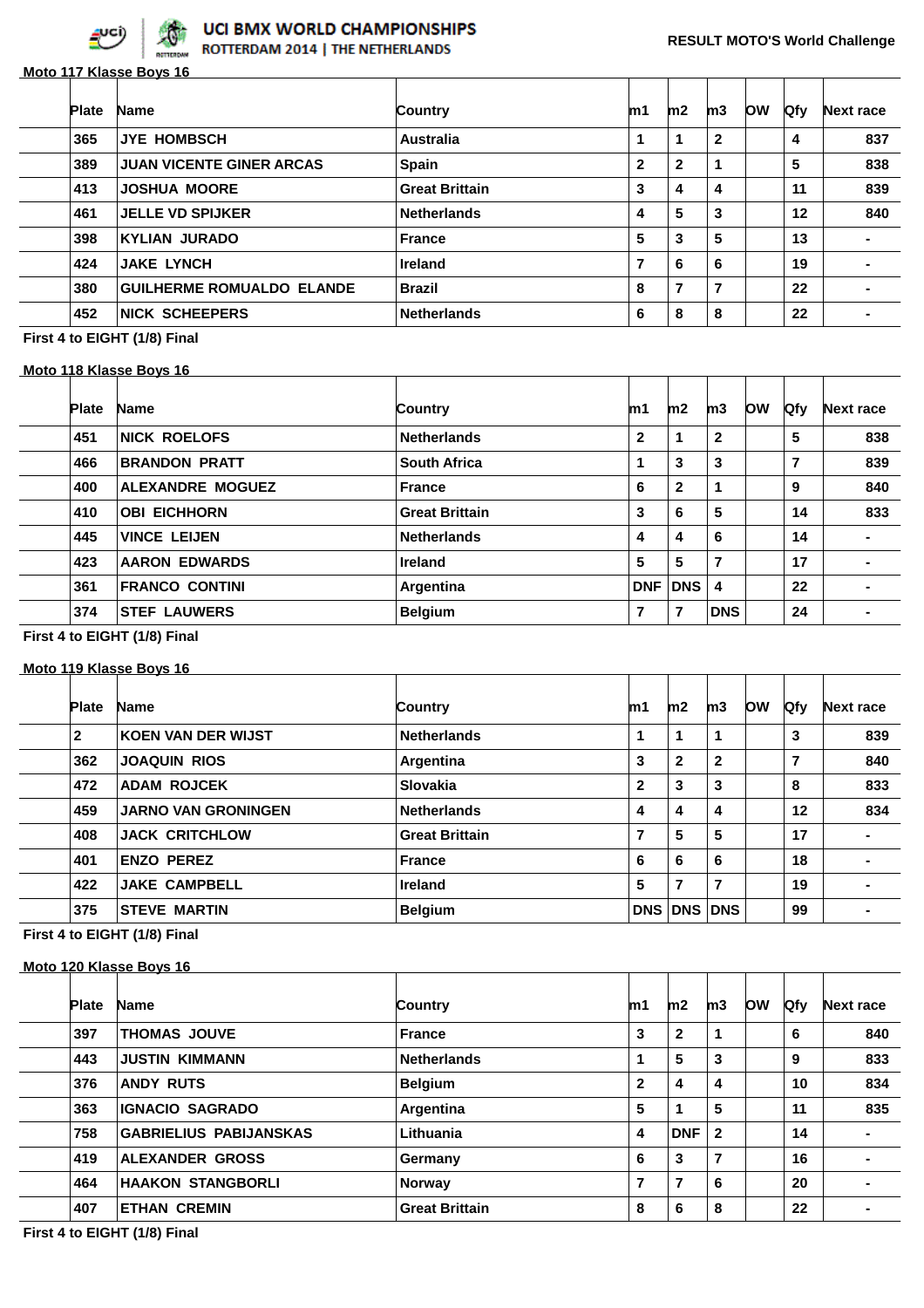

# **UCI BMX WORLD CHAMPIONSHIPS**<br>**ROTTERDAM 2014 | THE NETHERLANDS**

**Moto A-107 Klasse Girls 15**

| <b>Plate</b> | <b>Name</b>             | Country            | Result       | <b>OW</b> | Next race |  |
|--------------|-------------------------|--------------------|--------------|-----------|-----------|--|
|              | <b>SAYA SAKAKIBARA</b>  | Japan              | 1            |           |           |  |
| 135          | <b>VINETA PETERSONE</b> | Latvia             | $\mathbf{2}$ |           |           |  |
| 2            | <b>SAE HATAKEYAMA</b>   | Japan              | 3            |           |           |  |
| 137          | <b>WIETSKE BLOEMHOF</b> | <b>Netherlands</b> | 4            |           |           |  |
| 4            | <b>DION BROMLEY</b>     | <b>Australia</b>   | 5            |           |           |  |
| 117          | <b>MARION NORBERT</b>   | <b>France</b>      | 6            |           |           |  |
| 102          | <b>SHANAYAH HOWELL</b>  | Aruba              | 7            |           |           |  |
| 119          | <b>MARION TORRES</b>    | <b>France</b>      | 8            |           |           |  |

**Good Luck!**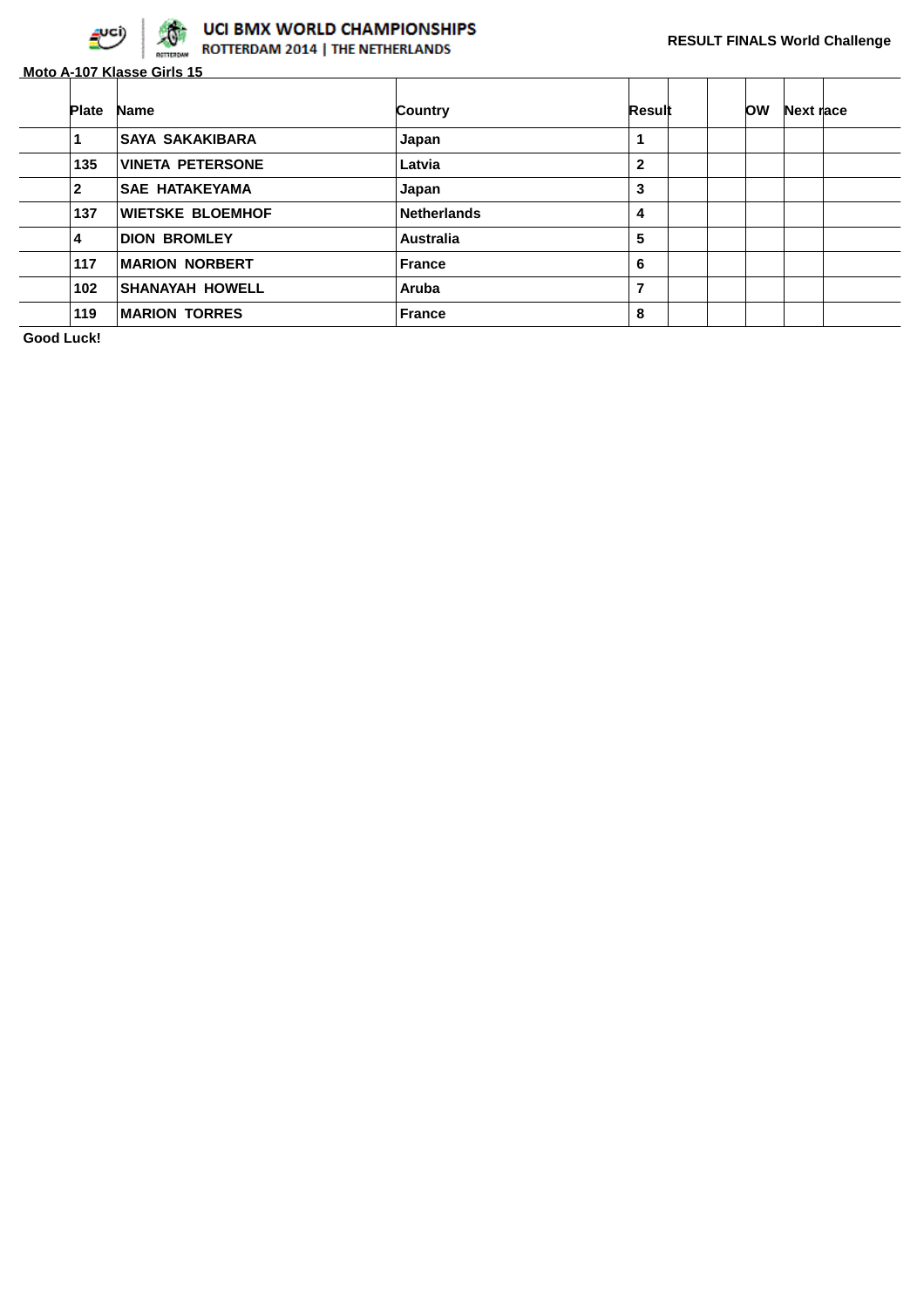

**Moto 213 Klasse Girls 15**

| <b>Plate</b> | <b>Name</b>            | Country               | Result       | ЮW | Next race                |  |
|--------------|------------------------|-----------------------|--------------|----|--------------------------|--|
|              | <b>SAYA SAKAKIBARA</b> | Japan                 |              |    | 107                      |  |
| 2            | <b>SAE HATAKEYAMA</b>  | Japan                 | $\mathbf{2}$ |    | 107                      |  |
| 4            | <b>DION BROMLEY</b>    | <b>Australia</b>      | 3            |    | 107                      |  |
| 102          | <b>SHANAYAH HOWELL</b> | Aruba                 | 4            |    | 107                      |  |
| 147          | <b>LAUREN COETZEE</b>  | <b>South Africa</b>   | 5            |    | $\blacksquare$           |  |
| 126          | <b>EMILY GREEN</b>     | <b>Great Brittain</b> | 6            |    | $\blacksquare$           |  |
| 138          | <b>ANJA JACOBS</b>     | <b>Netherlands</b>    | ⇁            |    | $\overline{\phantom{0}}$ |  |
| 132          | <b>LEONIE SCHUSTER</b> | Germany               | 8            |    | $\blacksquare$           |  |

**First 4 to FINAL**

**Moto 214 Klasse Girls 15**

| <b>Plate</b> | <b>Name</b>                           | Country               | Result       | <b>OW</b> | Next race |  |
|--------------|---------------------------------------|-----------------------|--------------|-----------|-----------|--|
| 135          | <b>VINETA PETERSONE</b>               | Latvia                | 1            |           | 107       |  |
| 137          | <b>WIETSKE BLOEMHOF</b>               | <b>Netherlands</b>    | $\mathbf{2}$ |           | 107       |  |
| 119          | <b>MARION TORRES</b>                  | <b>France</b>         | 3            |           | 107       |  |
| 117          | <b>MARION NORBERT</b>                 | <b>France</b>         | 4            |           | 107       |  |
| 131          | <b>BLAINE RIDGE-DAVIS</b>             | <b>Great Brittain</b> | 5            |           |           |  |
| 109          | <b>MARIA CAMILA RESTREPO RESTREPO</b> | Colombia              | 6            |           |           |  |
| 145          | <b>SILJE FISKEBEKK</b>                | <b>Norway</b>         | 7            |           |           |  |
| 124          | KATURAH DAVIDSON                      | <b>Great Brittain</b> | 8            |           |           |  |

**First 4 to FINAL**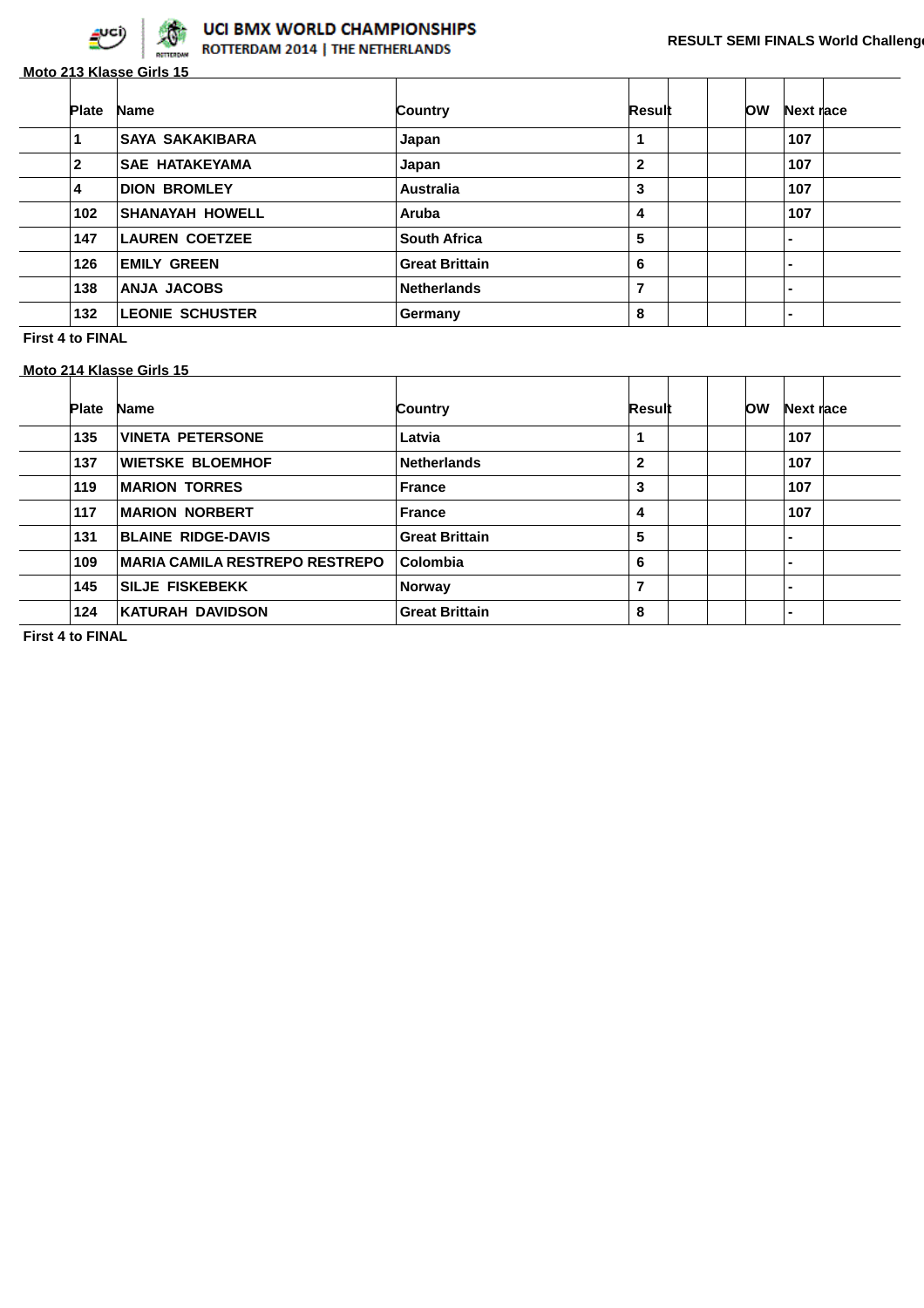

## UCI BMX WORLD CHAMPIONSHIPS

**Moto 425 Klasse Girls 15 Plate Name Country Result OW Next race SAE HATAKEYAMA Japan 1 1 1 213** 109 | MARIA CAMILA RESTREPO RESTREPO | Colombia 2 2 | 214 **EMILY GREEN Great Brittain 126 3** 1 213 145 SILJE FISKEBEKK **Norway 14 4 214 ELSA MARUCCINI France 5 - EMILIE JUNOT France 6 - AMY MARTIN New Zealand 7 - VANESA BULDINSKA Latvia DNS -**

**First 4 to SEMI (1/2) Final**

#### **Moto 426 Klasse Girls 15**

| <b>Plate</b> | <b>Name</b>              | Country               | Result     | OW | Next race      |  |
|--------------|--------------------------|-----------------------|------------|----|----------------|--|
| 137          | <b>WIETSKE BLOEMHOF</b>  | <b>Netherlands</b>    |            |    | 214            |  |
| 4            | <b>DION BROMLEY</b>      | <b>Australia</b>      | 2          |    | 213            |  |
| 119          | <b>MARION TORRES</b>     | <b>France</b>         | 3          |    | 214            |  |
| 132          | <b>LEONIE SCHUSTER</b>   | Germany               | 4          |    | 213            |  |
| 112          | <b>MARIE CHIPEAUX</b>    | <b>France</b>         | 5          |    | $\blacksquare$ |  |
| 118          | <b>TAMARA SCHREINER</b>  | <b>France</b>         | 6          |    | $\blacksquare$ |  |
| 127          | <b>CHARLIE HARTWELL</b>  | <b>Great Brittain</b> | 7          |    | $\blacksquare$ |  |
| 101          | <b>AILEN ROCIO BUZZI</b> | Argentina             | <b>DNF</b> |    | $\blacksquare$ |  |

#### **First 4 to SEMI (1/2) Final**

#### **Moto 427 Klasse Girls 15**

| <b>Plate</b> | <b>Name</b>                | Country               | Result       | <b>OW</b> | Next race      |
|--------------|----------------------------|-----------------------|--------------|-----------|----------------|
| 135          | <b>VINETA PETERSONE</b>    | Latvia                | 1            |           | 214            |
| 147          | <b>LAUREN COETZEE</b>      | <b>South Africa</b>   | $\mathbf{2}$ |           | 213            |
| 124          | <b>KATURAH DAVIDSON</b>    | <b>Great Brittain</b> | 3            |           | 214            |
| 138          | <b>ANJA JACOBS</b>         | <b>Netherlands</b>    | 4            |           | 213            |
| 120          | <b>LAURIE WAWRZYNIAK</b>   | <b>France</b>         | 5            |           | -              |
| 115          | <b>LUCIE LACOSTE</b>       | <b>France</b>         | 6            |           | ۰.             |
| 149          | <b>KRISTINA MADARASOVA</b> | Slovakia              | 7            |           | $\blacksquare$ |
| 104          | NATHALIE UNTERBERGER       | <b>Austria</b>        | 8            |           |                |

#### **First 4 to SEMI (1/2) Final**

#### **Moto 428 Klasse Girls 15**

| <b>Plate</b> | <b>Name</b>               | Country               | Result       | ЮW | Next race      |  |
|--------------|---------------------------|-----------------------|--------------|----|----------------|--|
|              | <b>SAYA SAKAKIBARA</b>    | Japan                 |              |    | 213            |  |
| 117          | <b>MARION NORBERT</b>     | <b>France</b>         | $\mathbf{2}$ |    | 214            |  |
| 102          | <b>SHANAYAH HOWELL</b>    | Aruba                 | 3            |    | 213            |  |
| 131          | <b>BLAINE RIDGE-DAVIS</b> | <b>Great Brittain</b> | 4            |    | 214            |  |
| 140          | <b>NINA VAN DEN BOOM</b>  | <b>Netherlands</b>    | 5            |    | $\blacksquare$ |  |
| 130          | <b>KARYS RICHARDS</b>     | <b>Great Brittain</b> | 6            |    | $\blacksquare$ |  |
| 108          | <b>RENATA URRUTIA</b>     | <b>Chile</b>          | 7            |    | $\blacksquare$ |  |
| 143          | <b>DREW VAN OLMEN</b>     | <b>Netherlands</b>    | 8            |    | $\blacksquare$ |  |
|              |                           |                       |              |    |                |  |

**First 4 to SEMI (1/2) Final**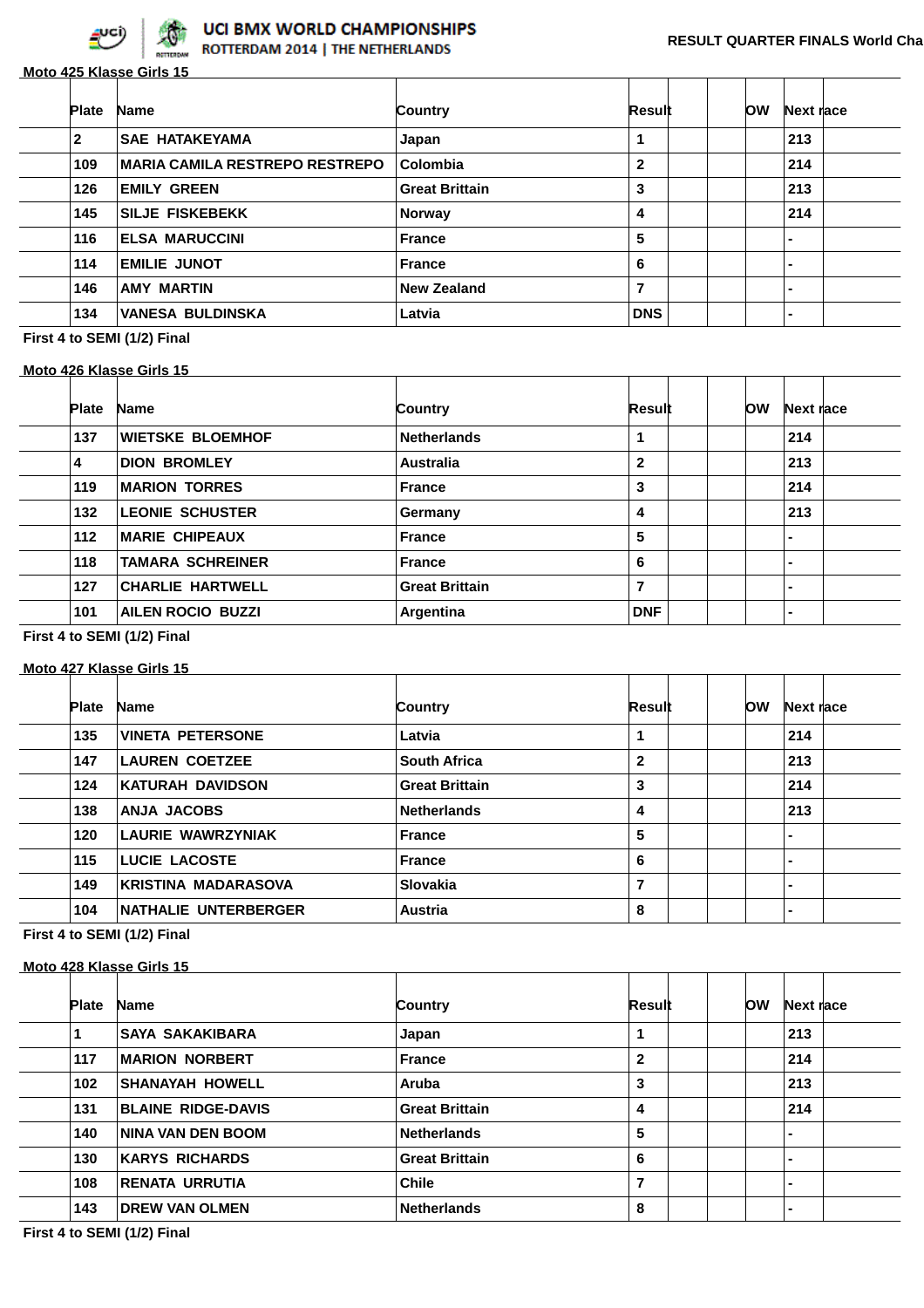

**Moto 73 Klasse Girls 15**

|                     | 1<br>$\mathbf{2}$     | 1            | 1              |            |     |
|---------------------|-----------------------|--------------|----------------|------------|-----|
|                     |                       |              |                | 3          | 425 |
|                     |                       | $\mathbf{2}$ | $\mathbf{2}$   | 6          | 428 |
|                     | 5                     | 3            | 3              | 11         | 427 |
| Argentina           | 3                     | 4            | 4              | 11         | 426 |
| <b>South Africa</b> | 4                     | 5            | 5              | 14         |     |
| <b>Netherlands</b>  | 6                     | 6            | 6              | 18         |     |
|                     |                       |              |                | 25         |     |
|                     | <b>Great Brittain</b> |              | <b>DNS DNF</b> | <b>DNS</b> |     |

## **First 4 to Quarter (1/4) Final**

#### **Moto 74 Klasse Girls 15**

| <b>Plate</b> | <b>Name</b>                   | Country               | m1           | m2           | m3           | <b>OW</b> | <b>Qfy</b> | <b>Next race</b> |
|--------------|-------------------------------|-----------------------|--------------|--------------|--------------|-----------|------------|------------------|
| 119          | <b>MARION TORRES</b>          | <b>France</b>         |              | $\mathbf{2}$ | 1            |           | 4          | 426              |
| 134          | <b>VANESA BULDINSKA</b>       | Latvia                | $\mathbf{2}$ | 1            | <b>DNF</b>   |           | 9          | 425              |
| 130          | <b>KARYS RICHARDS</b>         | <b>Great Brittain</b> | 6            | 3            | $\mathbf{2}$ |           | 11         | 428              |
| 138          | <b>ANJA JACOBS</b>            | <b>Netherlands</b>    | 4            | 4            | 3            |           | 11         | 427              |
| 110          | <b>NATALIA SALAMANCA MUOZ</b> | Colombia              | 3            | 5            | 5            |           | 13         |                  |
| 128          | <b>FLORENCE HEFFT</b>         | <b>Great Brittain</b> | 5            | 6            | 4            |           | 15         |                  |
| 103          | <b>JAYDE FREEMAN</b>          | <b>Australia</b>      |              | DNF DNS DNS  |              |           | 25         |                  |
|              |                               |                       |              |              |              |           |            |                  |

#### **First 4 to Quarter (1/4) Final**

#### **Moto 75 Klasse Girls 15**

| <b>Plate</b> | <b>Name</b>                           | Country               | m1           | m2             | m3           | <b>OW</b> | <b>Qfy</b> | Next race      |
|--------------|---------------------------------------|-----------------------|--------------|----------------|--------------|-----------|------------|----------------|
| 135          | <b>VINETA PETERSONE</b>               | Latvia                | 1            | 1              | 3            |           | 5          | 427            |
| 4            | <b>DION BROMLEY</b>                   | <b>Australia</b>      | $\mathbf{2}$ | 3              | $\mathbf 1$  |           | 6          | 426            |
| 109          | <b>MARIA CAMILA RESTREPO RESTREPO</b> | Colombia              | 3            | 5              | $\mathbf{2}$ |           | 10         | 425            |
| 131          | <b>BLAINE RIDGE-DAVIS</b>             | <b>Great Brittain</b> | 4            | $\mathbf{2}$   | 4            |           | 10         | 428            |
| 113          | <b>CASSANDRA CHOTARD</b>              | <b>France</b>         | 5            | 4              | 5            |           | 14         | $\blacksquare$ |
| 121          | <b>KIRSTY ALLSOP</b>                  | <b>Great Brittain</b> | 6            | 6              | 6            |           | 18         |                |
| 144          | <b>SANNE VOLLENBERG</b>               | <b>Netherlands</b>    |              | <b>DNS DNS</b> | <b>DNS</b>   |           | 99         |                |
|              |                                       |                       |              |                |              |           |            |                |

## **First 4 to Quarter (1/4) Final**

#### **Moto 76 Klasse Girls 15**

| <b>Plate</b> | <b>Name</b>                 | Country               | m1           | m2           | m3           | <b>low</b> | <b>Ofy</b> | Next race |
|--------------|-----------------------------|-----------------------|--------------|--------------|--------------|------------|------------|-----------|
| 102          | <b>SHANAYAH HOWELL</b>      | Aruba                 | 1            |              |              |            | 3          | 428       |
| 104          | <b>NATHALIE UNTERBERGER</b> | Austria               | 3            | $\mathbf{2}$ | 3            |            | 8          | 427       |
| $112$        | <b>MARIE CHIPEAUX</b>       | <b>France</b>         | $\mathbf{2}$ | 4            | 4            |            | 10         | 426       |
| 126          | <b>EMILY GREEN</b>          | <b>Great Brittain</b> | 4            | 5            | $\mathbf{2}$ |            | 11         | 425       |
| 142          | <b>LOTTE VAN DER WIEL</b>   | <b>Netherlands</b>    | 6            | 3            | 6            |            | 15         |           |
| 111          | <b>LUCILE BOYER</b>         | <b>France</b>         | 5            | 6            | 5            |            | 16         |           |
| 122          | LAURYN BECK                 | <b>Great Brittain</b> | 7            | 7            | 7            |            | 21         |           |
|              |                             |                       |              |              |              |            |            |           |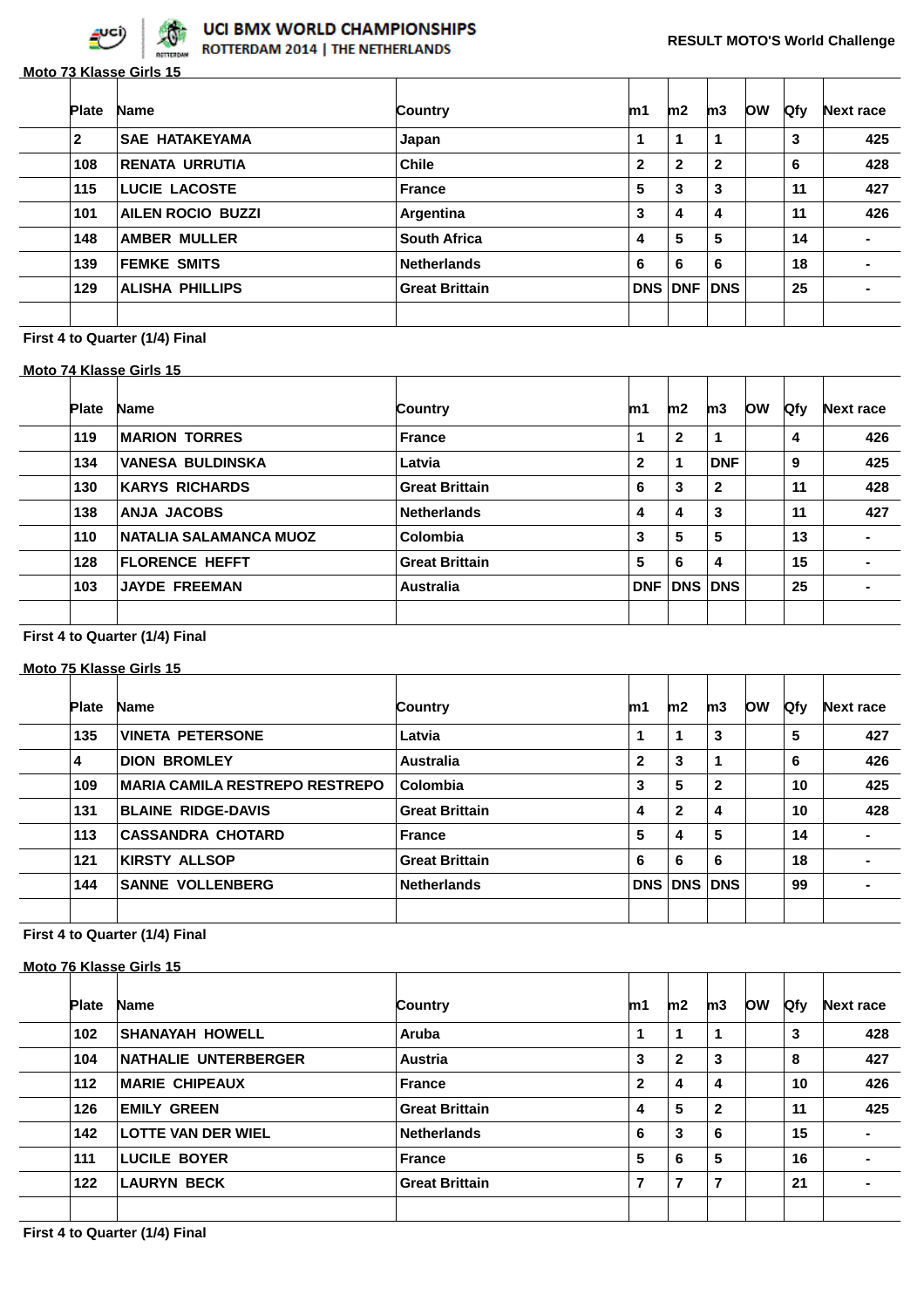

**Moto 77 Klasse Girls 15**

| <b>Plate</b> | <b>Name</b>              | Country                    | m1           | m2           | m3             | <b>OW</b> | <b>Qfy</b>     | <b>Next race</b> |
|--------------|--------------------------|----------------------------|--------------|--------------|----------------|-----------|----------------|------------------|
| 146          | <b>AMY MARTIN</b>        | <b>New Zealand</b>         | $\mathbf{2}$ | 1            | 1              |           | 4              | 425              |
| 140          | <b>NINA VAN DEN BOOM</b> | <b>Netherlands</b>         | 1            | 4            | $\mathbf{2}$   |           | $\overline{7}$ | 428              |
| 120          | <b>LAURIE WAWRZYNIAK</b> | France                     | 4            | $\mathbf{2}$ | 3              |           | 9              | 427              |
| 118          | <b>TAMARA SCHREINER</b>  | France                     | 3            | 3            | 4              |           | 10             | 426              |
| 123          | <b>LEAH CLINCH</b>       | <b>Great Brittain</b>      | 5            | 5            | 5              |           | 15             |                  |
| 151          | <b>KYLIE PARDUE</b>      | <b>United States of Am</b> | 6            | 6            | 6              |           | 18             | $\blacksquare$   |
| 105          | <b>LISSE HERREMANS</b>   | <b>Belgium</b>             | 7            | 7            | $\overline{7}$ |           | 21             | -                |

## **First 4 to Quarter (1/4) Final**

## **Moto 78 Klasse Girls 15**

| <b>Plate</b> | <b>Name</b>             | Country                    | m1           | m2           | m3           | <b>OW</b> | <b>Qfy</b> | <b>Next race</b> |
|--------------|-------------------------|----------------------------|--------------|--------------|--------------|-----------|------------|------------------|
| 137          | <b>WIETSKE BLOEMHOF</b> | <b>Netherlands</b>         |              |              | 1            |           | 3          | 426              |
| 145          | <b>SILJE FISKEBEKK</b>  | <b>Norway</b>              | $\mathbf{2}$ | $\mathbf{2}$ | 3            |           | 7          | 425              |
| 117          | <b>MARION NORBERT</b>   | <b>France</b>              | 3            | 3            | $\mathbf{2}$ |           | 8          | 428              |
| 124          | <b>KATURAH DAVIDSON</b> | <b>Great Brittain</b>      | 5            | 4            | 4            |           | 13         | 427              |
| 106          | <b>BO STEURS</b>        | <b>Belgium</b>             | 4            | 5            | 5            |           | 14         |                  |
| 150          | <b>ANTONIA FAUGHT</b>   | <b>United States of Am</b> | 6            | 6            | 6            |           | 18         |                  |
| 133          | <b>NORA VOGEL</b>       | Germany                    | 7            | 7            | 7            |           | 21         |                  |
|              |                         |                            |              |              |              |           |            |                  |

#### **First 4 to Quarter (1/4) Final**

#### **Moto 79 Klasse Girls 15**

| <b>Plate</b> | <b>Name</b>                | Country               | m1           | m2           | m3           | <b>OW</b> | <b>Ofy</b> | <b>Next race</b> |
|--------------|----------------------------|-----------------------|--------------|--------------|--------------|-----------|------------|------------------|
| 149          | <b>KRISTINA MADARASOVA</b> | <b>Slovakia</b>       | 1            | 1            | 1            |           | 3          | 427              |
| 132          | <b>LEONIE SCHUSTER</b>     | Germany               | $\mathbf{2}$ | $\mathbf{2}$ | 3            |           | 7          | 426              |
| 116          | <b>ELSA MARUCCINI</b>      | <b>France</b>         | 3            | 3            | $\mathbf{2}$ |           | 8          | 425              |
| 143          | <b>DREW VAN OLMEN</b>      | <b>Netherlands</b>    | 4            | 4            | 4            |           | 12         | 428              |
| 125          | <b>CHLOE FOSTER</b>        | <b>Great Brittain</b> | 5            | 5            | 5            |           | 15         | $\blacksquare$   |
| 107          | <b>PAOLA REIS SANTOS</b>   | <b>Brazil</b>         |              | DNS DNS DNS  |              |           | 99         | $\blacksquare$   |
|              |                            |                       |              |              |              |           |            |                  |
|              |                            |                       |              |              |              |           |            |                  |

|              | Moto 80 Klasse Girls 15         |                       |                |              |                |            |            |                  |
|--------------|---------------------------------|-----------------------|----------------|--------------|----------------|------------|------------|------------------|
| <b>Plate</b> | <b>Name</b>                     | Country               | m1             | m2           | m3             | <b>low</b> | <b>Qfy</b> | <b>Next race</b> |
|              | <b>SAYA SAKAKIBARA</b>          | Japan                 | 1              | 1            | 1              |            | 3          | 428              |
| 147          | LAUREN COETZEE                  | <b>South Africa</b>   | $\overline{2}$ | $\mathbf{2}$ | $\mathbf{2}$   |            | 6          | 427              |
| 127          | <b>CHARLIE HARTWELL</b>         | <b>Great Brittain</b> | 3              | 3            | 4              |            | 10         | 426              |
| 114          | <b>EMILIE JUNOT</b>             | <b>France</b>         | 4              | 4            | 3              |            | 11         | 425              |
| 141          | <b>PRISCILLA VAN DER MEER</b>   | <b>Netherlands</b>    | 5              | 5            | 5              |            | 15         | -                |
| 8            | <b>CAYLEIGH VAN STAALDUINEN</b> | Canada                | <b>DNF</b>     |              | <b>DNS DNS</b> |            | 22         | $\blacksquare$   |
|              |                                 |                       |                |              |                |            |            |                  |
|              |                                 |                       |                |              |                |            |            |                  |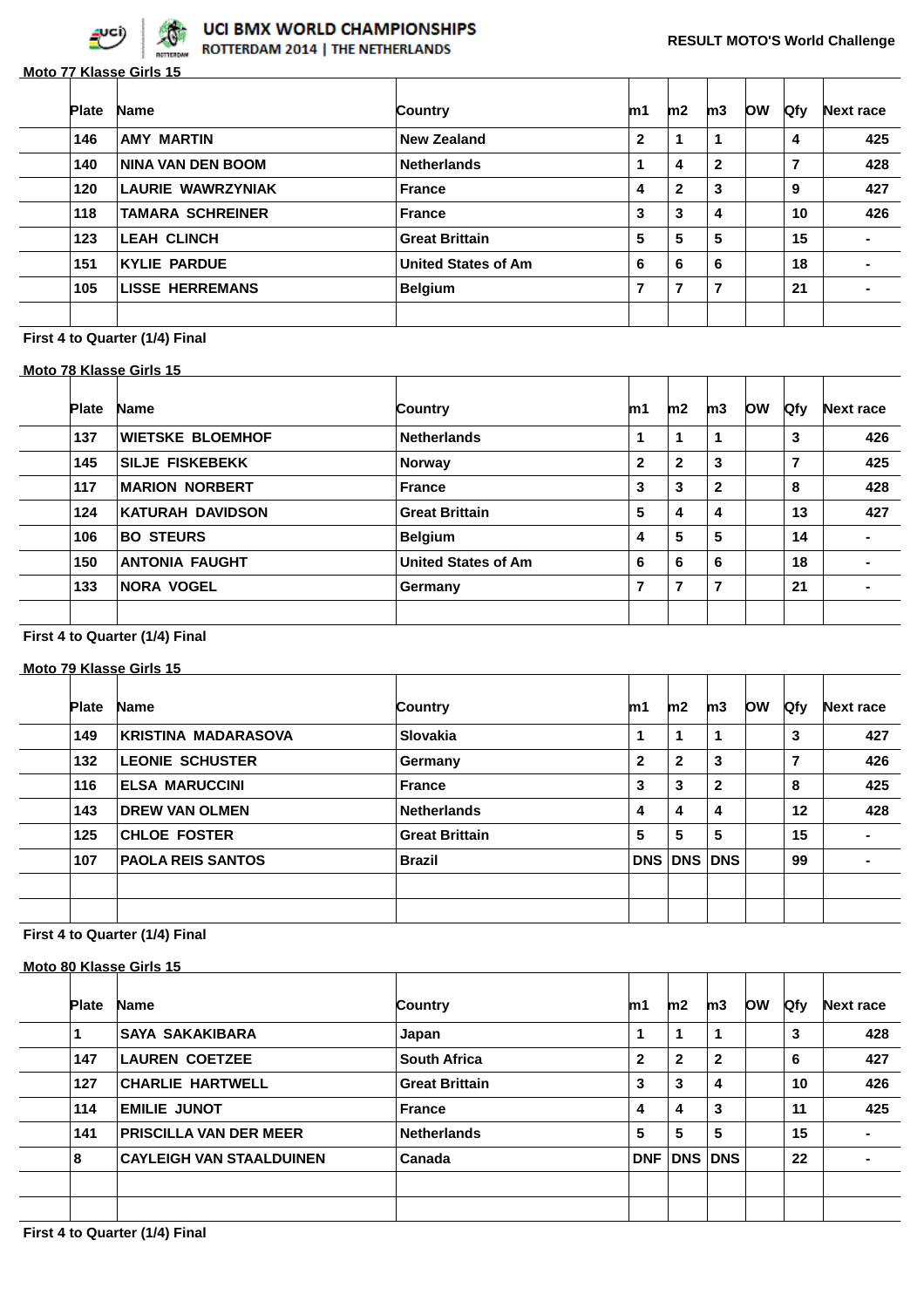

# UCI BMX WORLD CHAMPIONSHIPS<br>ROTTERDAM 2014 | THE NETHERLANDS

**Moto A-105 Klasse Girls 14**

| <b>Plate</b> | <b>Name</b>                    | Country            | Result       | <b>OW</b> | Next race |  |
|--------------|--------------------------------|--------------------|--------------|-----------|-----------|--|
| 65           | <b>AVRIANA HEBERT</b>          | Canada             | 1            |           |           |  |
| 3            | <b>MATHILDE BERNARD</b>        | <b>France</b>      | $\mathbf{2}$ |           |           |  |
|              | <b>SHELBY GREEN</b>            | <b>Australia</b>   | 3            |           |           |  |
| 5            | YENTL NIJS                     | <b>Belgium</b>     | 4            |           |           |  |
| 57           | <b>CELESTE BARR</b>            | <b>Australia</b>   | 5            |           |           |  |
| 8            | KANAMI TANNO                   | Japan              | 6            |           |           |  |
| 94           | <b>MAUREEN STRUIJK</b>         | <b>Netherlands</b> | 7            |           |           |  |
| 66           | <b>GABRIELA BOLLE CARRILLO</b> | Colombia           | 8            |           |           |  |

**Good Luck!**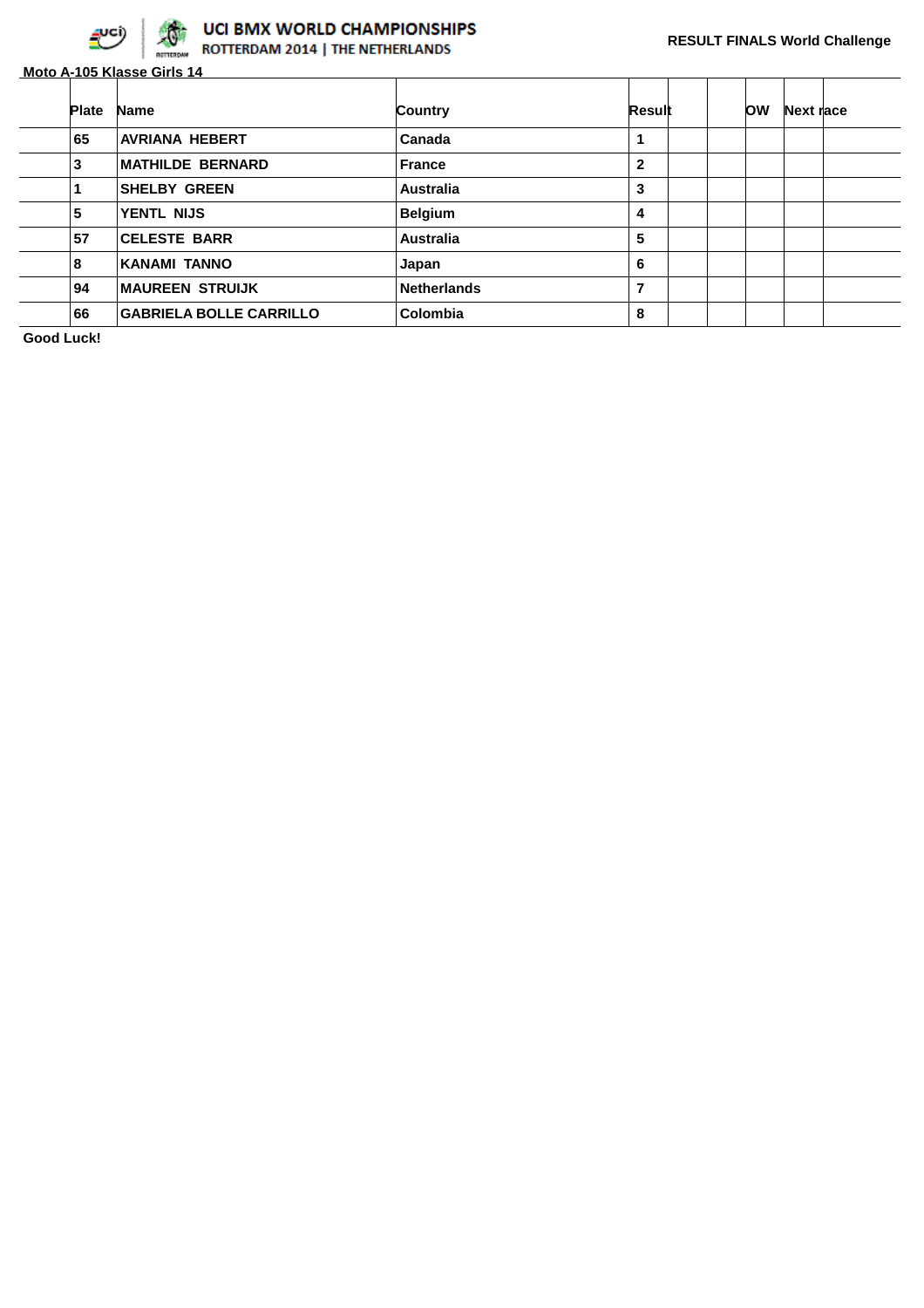

**Moto 209 Klasse Girls 14**

| <b>Plate</b> | <b>Name</b>            | Country                    | Result       | <b>OW</b> | Next race |
|--------------|------------------------|----------------------------|--------------|-----------|-----------|
|              | <b>SHELBY GREEN</b>    | <b>Australia</b>           | 1            |           | 105       |
| 94           | <b>MAUREEN STRUIJK</b> | <b>Netherlands</b>         | $\mathbf{2}$ |           | 105       |
| 8            | <b>KANAMI TANNO</b>    | Japan                      | 3            |           | 105       |
| 5            | YENTL NIJS             | <b>Belgium</b>             | 4            |           | 105       |
| 4            | <b>ANNA JOHNSON</b>    | <b>United States of Am</b> | 5            |           |           |
| 80           | <b>KIM BAPTISTA</b>    | <b>Great Brittain</b>      | 6            |           | -         |
| 64           | <b>BO VAN TIGGEL</b>   | <b>Belgium</b>             | 7            |           |           |
| 77           | <b>CHARLOTTE MOROT</b> | <b>France</b>              | 8            |           |           |

**First 4 to FINAL**

**Moto 210 Klasse Girls 14**

| <b>Plate</b> | <b>Name</b>                    | Country            | Result       | <b>OW</b> | Next race |
|--------------|--------------------------------|--------------------|--------------|-----------|-----------|
| 65           | <b>AVRIANA HEBERT</b>          | Canada             | 1            |           | 105       |
| 3            | <b>MATHILDE BERNARD</b>        | <b>France</b>      | $\mathbf{2}$ |           | 105       |
| 57           | <b>CELESTE BARR</b>            | <b>Australia</b>   | 3            |           | 105       |
| 66           | <b>GABRIELA BOLLE CARRILLO</b> | Colombia           | 4            |           | 105       |
| 59           | MIKAYLA ROSE                   | <b>Australia</b>   | 5            |           |           |
| 74           | <b>LÉA FOUCHARD</b>            | <b>France</b>      | 6            |           |           |
| 98           | <b>SAKJA LACK</b>              | Switzerland        | 7            |           |           |
| 95           | <b>MANON VISSER</b>            | <b>Netherlands</b> | 8            |           |           |

**First 4 to FINAL**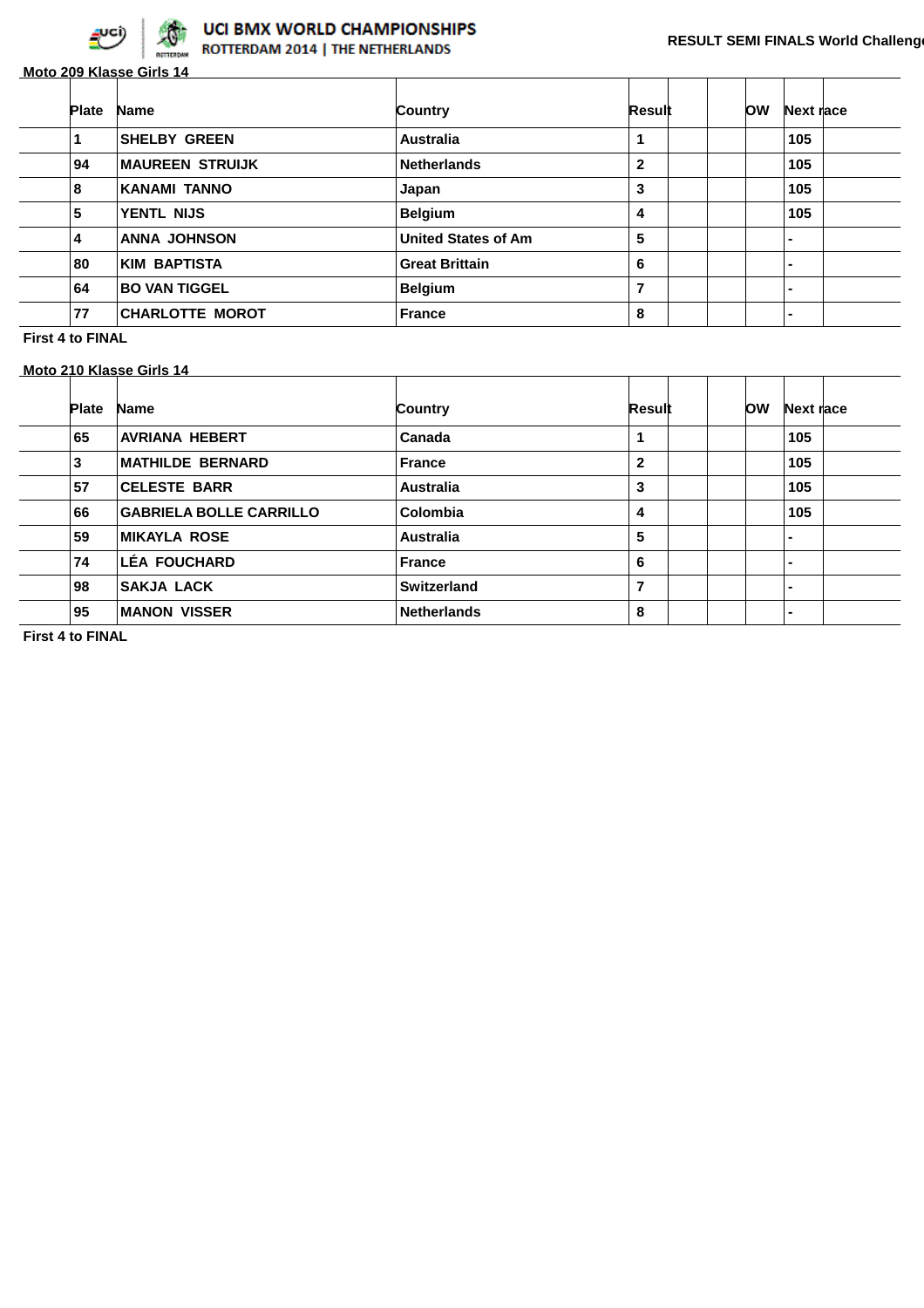

## **Moto 417 Klasse Girls 14**

| <b>Plate</b> | <b>Name</b>              | Country            | Result       | <b>OW</b> | Next race                |  |
|--------------|--------------------------|--------------------|--------------|-----------|--------------------------|--|
|              | <b>SHELBY GREEN</b>      | <b>Australia</b>   |              |           | 209                      |  |
| 57           | <b>CELESTE BARR</b>      | <b>Australia</b>   | $\mathbf{2}$ |           | 210                      |  |
| 64           | <b>BO VAN TIGGEL</b>     | <b>Belgium</b>     | 3            |           | 209                      |  |
| 95           | <b>MANON VISSER</b>      | <b>Netherlands</b> | 4            |           | 210                      |  |
| 88           | <b>MIRU NAGARE</b>       | Japan              | 5            |           | $\blacksquare$           |  |
| 90           | <b>MICHELLE LAPONDER</b> | <b>Netherlands</b> | 6            |           | ۰.                       |  |
| 91           | <b>LIEKE MAAS</b>        | <b>Netherlands</b> | 7            |           | $\overline{\phantom{0}}$ |  |
| 79           | <b>TATIANA TRONEL</b>    | <b>France</b>      | 8            |           | $\blacksquare$           |  |

**First 4 to SEMI (1/2) Final**

#### **Moto 418 Klasse Girls 14**

| <b>Plate</b> | <b>Name</b>                     | Country                    | Result | <b>OW</b> | Next race      |  |
|--------------|---------------------------------|----------------------------|--------|-----------|----------------|--|
| 3            | <b>MATHILDE BERNARD</b>         | <b>France</b>              |        |           | 210            |  |
| 5            | YENTL NIJS                      | <b>Belgium</b>             | 2      |           | 209            |  |
| 66           | <b>GABRIELA BOLLE CARRILLO</b>  | Colombia                   | 3      |           | 210            |  |
| 4            | <b>ANNA JOHNSON</b>             | <b>United States of Am</b> | 4      |           | 209            |  |
| 72           | <b>MORGANE DELALONDE</b>        | <b>France</b>              | 5      |           | -              |  |
| 75           | AMÉLIE JACQUES                  | <b>France</b>              | 6      |           | ۰              |  |
| 83           | <b>MARY JOHNSON</b>             | <b>Great Brittain</b>      | 7      |           | $\blacksquare$ |  |
| 67           | <b>MELISSA VARGAS VELASQUEZ</b> | Colombia                   | 8      |           | -              |  |

#### **First 4 to SEMI (1/2) Final**

#### **Moto 419 Klasse Girls 14**

| <b>Plate</b> | <b>Name</b>             | Country               | Result       | ΟW | Next race      |  |
|--------------|-------------------------|-----------------------|--------------|----|----------------|--|
|              |                         |                       |              |    |                |  |
| 65           | <b>AVRIANA HEBERT</b>   | Canada                | 1            |    | 210            |  |
| 8            | <b>KANAMI TANNO</b>     | Japan                 | $\mathbf{2}$ |    | 209            |  |
| 98           | <b>SAKJA LACK</b>       | <b>Switzerland</b>    | 3            |    | 210            |  |
| 80           | <b>KIM BAPTISTA</b>     | <b>Great Brittain</b> | 4            |    | 209            |  |
| 97           | <b>ELOÏSE DONZALLAZ</b> | Switzerland           | 5            |    | $\blacksquare$ |  |
| 63           | <b>ILANA POLLEFLIET</b> | <b>Belgium</b>        | 6            |    | $\blacksquare$ |  |
| 76           | <b>MORGANE MARTINEZ</b> | <b>France</b>         | 7            |    | $\blacksquare$ |  |
| 82           | YASMIN ENGLAND          | <b>Great Brittain</b> | 8            |    | $\blacksquare$ |  |

## **First 4 to SEMI (1/2) Final**

## **Moto 420 Klasse Girls 14**

| <b>Plate</b> | <b>Name</b>            | Country               | Result       | ΟW | Next race      |  |
|--------------|------------------------|-----------------------|--------------|----|----------------|--|
| 94           | <b>MAUREEN STRUIJK</b> | <b>Netherlands</b>    | 1            |    | 209            |  |
| 59           | <b>MIKAYLA ROSE</b>    | <b>Australia</b>      | $\mathbf{2}$ |    | 210            |  |
| 77           | <b>CHARLOTTE MOROT</b> | France                | 3            |    | 209            |  |
| 74           | <b>LÉA FOUCHARD</b>    | <b>France</b>         | 4            |    | 210            |  |
| 93           | <b>MEGAN ROS</b>       | <b>Netherlands</b>    | 5            |    | $\blacksquare$ |  |
| 85           | <b>EMILIA SHAKLES</b>  | <b>Great Brittain</b> | 6            |    | $\blacksquare$ |  |
| 61           | <b>CELIEN COPPENS</b>  | <b>Belgium</b>        | 7            |    | $\blacksquare$ |  |
| 89           | <b>JOYCE BAX</b>       | <b>Netherlands</b>    | 8            |    | $\blacksquare$ |  |

**First 4 to SEMI (1/2) Final**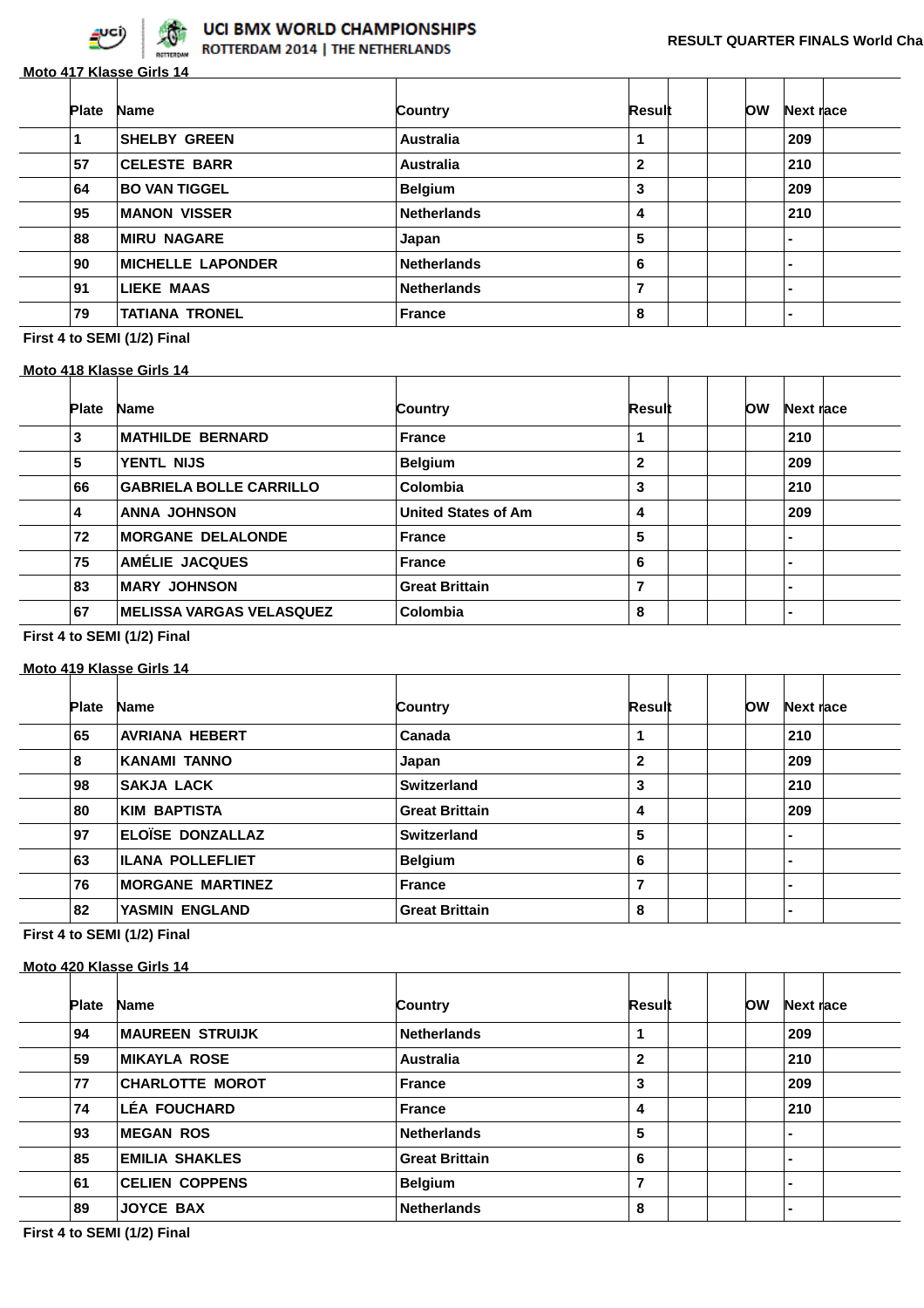

**Moto 49 Klasse Girls 14**

| <b>Plate</b> | <b>Name</b>             | Country                    | m1           | m2             | m3           | <b>OW</b> | <b>Qfy</b> | <b>Next race</b> |
|--------------|-------------------------|----------------------------|--------------|----------------|--------------|-----------|------------|------------------|
|              | <b>SHELBY GREEN</b>     | Australia                  | 1            | 1              | 1            |           | 3          | 417              |
| 77           | <b>CHARLOTTE MOROT</b>  | France                     | 4            | $\mathbf{2}$   | $\mathbf{2}$ |           | 8          | 420              |
| 97           | <b>ELOÏSE DONZALLAZ</b> | Switzerland                | $\mathbf{2}$ | 3              | 3            |           | 8          | 419              |
| 4            | <b>ANNA JOHNSON</b>     | <b>United States of Am</b> | 3            | 4              | 4            |           | 11         | 418              |
| 6            | YARA MAANDONKS          | <b>Netherlands</b>         | <b>DNF</b>   | 5              | 5            |           | 17         | $\blacksquare$   |
| 78           | <b>MARIE PREZELIN</b>   | France                     | 5            | 6              | 6            |           | 17         |                  |
| 62           | <b>SAM ILEGEMS</b>      | <b>Belgium</b>             | 6            | $\overline{7}$ | 7            |           | 20         |                  |
|              |                         |                            |              |                |              |           |            |                  |

### **First 4 to Quarter (1/4) Final**

#### **Moto 50 Klasse Girls 14**

| <b>Plate</b> | <b>Name</b>              | Country                    | m1           | m2             | m3           | <b>OW</b> | <b>Qfy</b> | <b>Next race</b> |
|--------------|--------------------------|----------------------------|--------------|----------------|--------------|-----------|------------|------------------|
| 5            | <b>YENTL NIJS</b>        | <b>Belgium</b>             | 4            |                | 1            |           | 6          | 418              |
| 57           | <b>CELESTE BARR</b>      | <b>Australia</b>           | $\mathbf{2}$ | $\mathbf{2}$   | $\mathbf{2}$ |           | 6          | 417              |
| 74           | <b>LÉA FOUCHARD</b>      | <b>France</b>              |              | 6              | 3            |           | 10         | 420              |
| 98           | <b>SAKJA LACK</b>        | <b>Switzerland</b>         | 3            | 3              | 5            |           | 11         | 419              |
| 100          | <b>AVERY MOORE</b>       | <b>United States of Am</b> | 5            | 4              | 4            |           | 13         |                  |
| 92           | <b>GERLINDA REMMERTS</b> | <b>Netherlands</b>         | 6            | 5              | 6            |           | 17         |                  |
| 86           | <b>CHARLENE DUCKHORN</b> | Germany                    | 7            | $\overline{7}$ | 7            |           | 21         |                  |
|              |                          |                            |              |                |              |           |            |                  |

#### **First 4 to Quarter (1/4) Final**

#### **Moto 51 Klasse Girls 14**

| <b>Plate</b> | <b>Name</b>              | Country               | m1           | m2           | m3           | <b>OW</b> | <b>Ofy</b> | <b>Next race</b> |
|--------------|--------------------------|-----------------------|--------------|--------------|--------------|-----------|------------|------------------|
| 65           | <b>AVRIANA HEBERT</b>    | Canada                | 1            | 1            | 1            |           | 3          | 419              |
| 72           | <b>MORGANE DELALONDE</b> | <b>France</b>         | $\mathbf{2}$ | $\mathbf{2}$ | $\mathbf{2}$ |           | 6          | 418              |
| 91           | <b>LIEKE MAAS</b>        | <b>Netherlands</b>    | 3            | 3            | 3            |           | 9          | 417              |
| 85           | <b>EMILIA SHAKLES</b>    | <b>Great Brittain</b> | 4            | 4            | 4            |           | 12         | 420              |
| 87           | <b>JULIA MUSCHLER</b>    | Germany               | 5            | 5            | 5            |           | 15         | $\blacksquare$   |
| 58           | LILLI HEDLEY             | <b>Australia</b>      | 6            | 6            | 6            |           | 18         | -                |
|              |                          |                       |              |              |              |           |            |                  |
|              |                          |                       |              |              |              |           |            |                  |
|              |                          |                       |              |              |              |           |            |                  |

|    |              | Moto 52 Klasse Girls 14        |                       |              |              |              |           |            |                  |
|----|--------------|--------------------------------|-----------------------|--------------|--------------|--------------|-----------|------------|------------------|
|    | <b>Plate</b> | <b>Name</b>                    | Country               | m1           | m2           | m3           | <b>OW</b> | <b>Qfy</b> | <b>Next race</b> |
| 59 |              | <b>MIKAYLA ROSE</b>            | Australia             | $\mathbf{2}$ | $\mathbf{2}$ | 1            |           | 5          | 420              |
| 8  |              | <b>KANAMI TANNO</b>            | Japan                 |              | 1            | 3            |           | 5          | 419              |
| 66 |              | <b>GABRIELA BOLLE CARRILLO</b> | Colombia              | 3            | 4            | $\mathbf{2}$ |           | 9          | 418              |
| 90 |              | <b>MICHELLE LAPONDER</b>       | <b>Netherlands</b>    | 4            | 3            | 5            |           | 12         | 417              |
| 84 |              | <b>AYA MORAITY DORRELL</b>     | <b>Great Brittain</b> | 6            | 6            | 4            |           | 16         | -                |
| 71 |              | <b>LAURINE CITI</b>            | France                | 5            | 5            | <b>DNF</b>   |           | 16         |                  |
|    |              |                                |                       |              |              |              |           |            |                  |
|    |              |                                |                       |              |              |              |           |            |                  |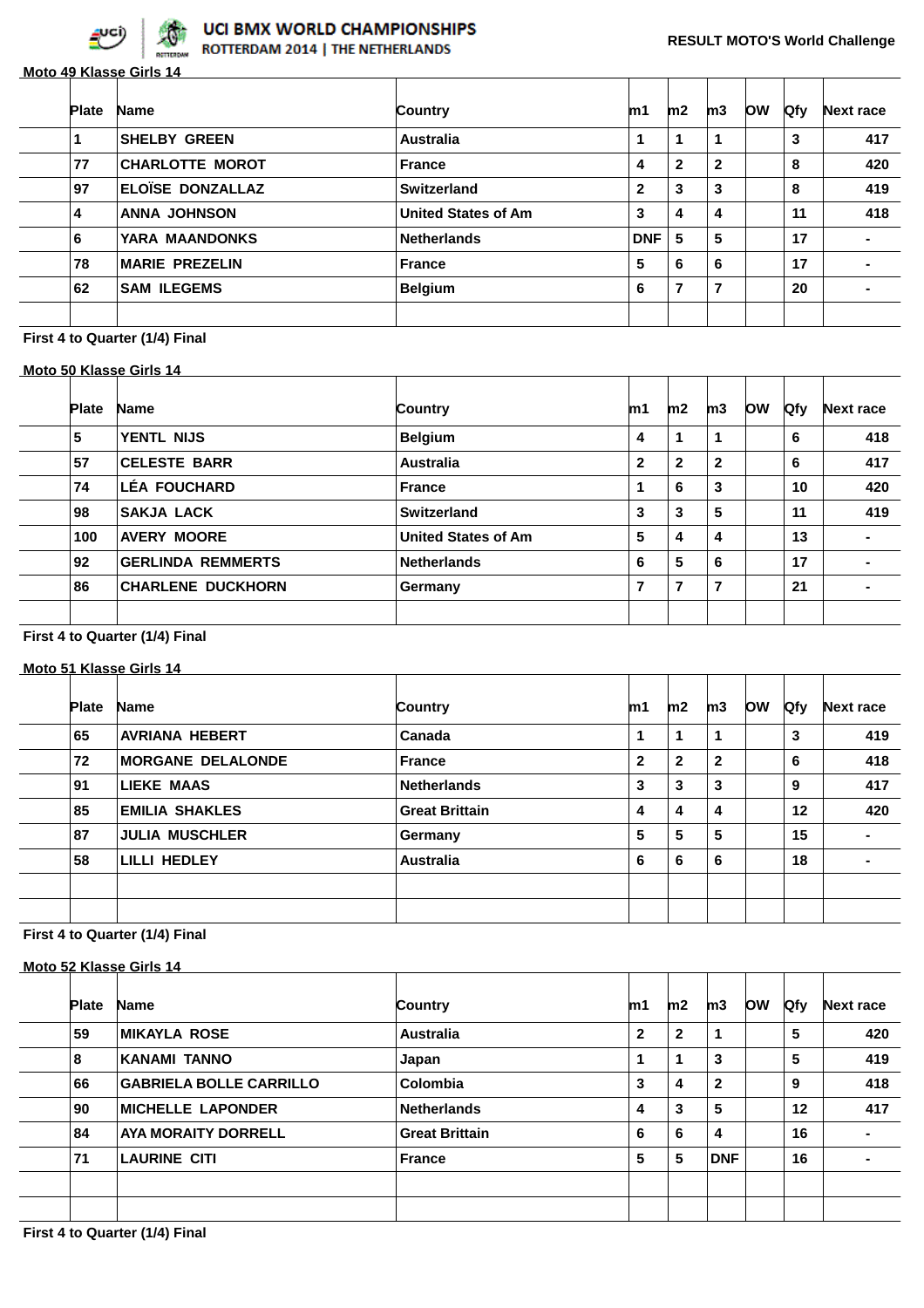

## UCI BMX WORLD CHAMPIONSHIPS

ROTTERDAM 2014 | THE NETHERLANDS

| Country<br>Japan<br><b>Netherlands</b> | m1<br>3      | m2<br>1      | m3           | <b>OW</b> | <b>Qfy</b> | <b>Next race</b> |
|----------------------------------------|--------------|--------------|--------------|-----------|------------|------------------|
|                                        |              |              |              |           |            |                  |
|                                        |              |              |              |           | 5          | 417              |
|                                        |              | $\mathbf{2}$ | $\mathbf{2}$ |           | 5          | 420              |
| <b>Great Brittain</b>                  | $\mathbf{2}$ | 3            | 3            |           | 8          | 419              |
| Colombia                               | 4            | 4            | 4            |           | 12         | 418              |
| <b>Austria</b>                         | 6            | 5            | 5            |           | 16         |                  |
| <b>France</b>                          | 5            | 6            | 6            |           | 17         |                  |
|                                        |              |              |              |           |            |                  |
|                                        |              |              |              |           |            |                  |
|                                        |              | 1            |              |           |            |                  |

#### **First 4 to Quarter (1/4) Final**

#### **Moto 54 Klasse Girls 14**

| <b>Plate</b> | <b>Name</b>             | <b>Country</b>        | m1           | m2           | m3           | <b>OW</b> | Qfy | <b>Next race</b> |
|--------------|-------------------------|-----------------------|--------------|--------------|--------------|-----------|-----|------------------|
| 3            | <b>MATHILDE BERNARD</b> | <b>France</b>         |              | 1            | $\mathbf 1$  |           | 3   | 418              |
| 64           | <b>BO VAN TIGGEL</b>    | <b>Belgium</b>        | $\mathbf{2}$ | $\mathbf{2}$ | $\mathbf{2}$ |           | 6   | 417              |
| 93           | <b>MEGAN ROS</b>        | <b>Netherlands</b>    | 3            | 3            | 3            |           | 9   | 420              |
| 82           | YASMIN ENGLAND          | <b>Great Brittain</b> | 4            | 4            | 4            |           | 12  | 419              |
| 96           | <b>HANNAH STIEBEL</b>   | <b>South Africa</b>   | 5            | 6            | 5            |           | 16  |                  |
| 68           | <b>KLARA MALYSOVA</b>   | <b>Czech Republic</b> | 6            | 5            | 6            |           | 17  |                  |
|              |                         |                       |              |              |              |           |     |                  |
|              |                         |                       |              |              |              |           |     |                  |
|              |                         |                       |              |              |              |           |     |                  |

#### **First 4 to Quarter (1/4) Final**

#### **Moto 55 Klasse Girls 14**

| <b>MORGANE MARTINEZ</b>    | <b>France</b>         |              |              |              | <b>Ofy</b> | <b>Next race</b>         |
|----------------------------|-----------------------|--------------|--------------|--------------|------------|--------------------------|
|                            |                       | 1            | 6            | 1            | 8          | 419                      |
| <b>MARY JOHNSON</b>        | <b>Great Brittain</b> | $\mathbf{2}$ | $\mathbf{2}$ | 4            | 8          | 418                      |
| <b>MANON VISSER</b>        | <b>Netherlands</b>    | 5            |              | 3            | 9          | 417                      |
| <b>CELIEN COPPENS</b>      | <b>Belgium</b>        | 3            | 5            | $\mathbf{2}$ | 10         | 420                      |
| <b>THAIS FISCHER</b>       | <b>France</b>         | 4            | 3            | 5            | 12         | $\blacksquare$           |
| <b>MARTA CALVIS GARCIA</b> | Spain                 | 6            | 4            | 6            | 16         | $\overline{\phantom{0}}$ |
|                            |                       |              |              |              |            |                          |
|                            |                       |              |              |              |            |                          |
|                            |                       |              |              |              |            |                          |

|              | Moto 56 Klasse Girls 14 |                       |              |              |              |           |            |                  |
|--------------|-------------------------|-----------------------|--------------|--------------|--------------|-----------|------------|------------------|
| <b>Plate</b> | <b>Name</b>             | Country               | m1           | m2           | m3           | <b>OW</b> | <b>Qfy</b> | <b>Next race</b> |
| 94           | <b>MAUREEN STRUIJK</b>  | <b>Netherlands</b>    | 1            | 1            | 1            |           | 3          | 420              |
| 63           | <b>ILANA POLLEFLIET</b> | <b>Belgium</b>        | $\mathbf{2}$ | $\mathbf{2}$ | $\mathbf{2}$ |           | 6          | 419              |
| 75           | AMÉLIE JACQUES          | France                | 3            | 3            | 3            |           | 9          | 418              |
| 79           | <b>TATIANA TRONEL</b>   | France                | 5            | 4            | 4            |           | 13         | 417              |
| 81           | <b>MEGAN DUHIG</b>      | <b>Great Brittain</b> | 4            | 6            | 5            |           | 15         | ۰                |
| 99           | <b>MATILDA PARUP</b>    | <b>Sweden</b>         | 6            | 5            | 6            |           | 17         |                  |
|              |                         |                       |              |              |              |           |            |                  |
|              |                         |                       |              |              |              |           |            |                  |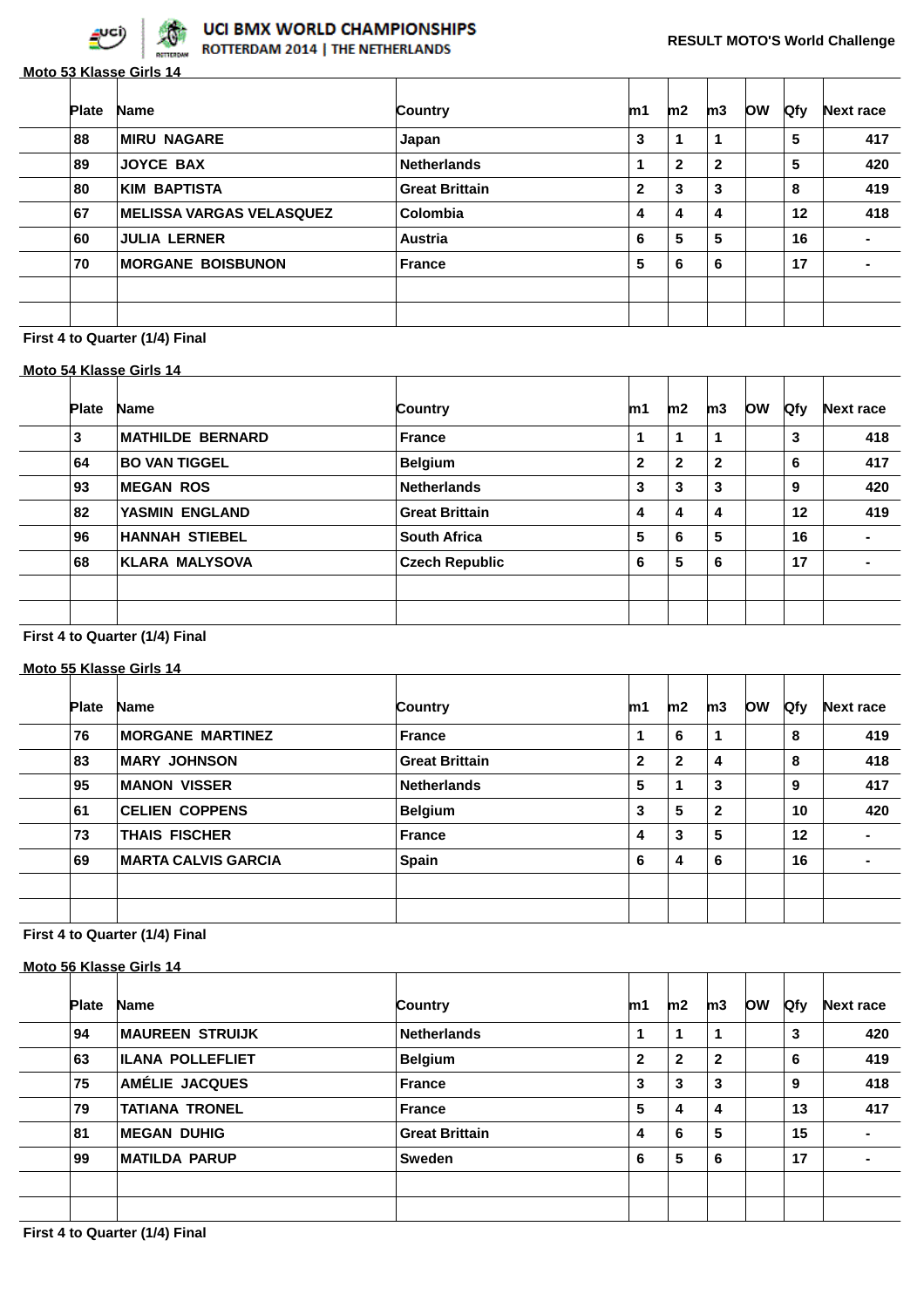

# **OCI BMX WORLD CHAMPIONSHIPS**

|              | Moto A-101 Klasse Girls 12  |                    |              |           |           |  |
|--------------|-----------------------------|--------------------|--------------|-----------|-----------|--|
| <b>Plate</b> | <b>Name</b>                 | <b>Country</b>     | Result       | <b>OW</b> | Next race |  |
| 3            | <b>MARTHE GOOSSENS</b>      | <b>Belgium</b>     | 1            |           |           |  |
| 4            | <b>JUI YABUTA</b>           | Japan              | $\mathbf{2}$ |           |           |  |
| 217          | <b>MILA KOOL</b>            | <b>Netherlands</b> | 3            |           |           |  |
| 215          | <b>KIM HUIZING</b>          | <b>Netherlands</b> | 4            |           |           |  |
| 218          | <b>MONIQUE VAN DER VALK</b> | <b>Netherlands</b> | 5            |           |           |  |
| 189          | ROMINA MIRANDA              | <b>Chile</b>       | 6            |           |           |  |
|              | <b>DES'REE BARNES</b>       | <b>Australia</b>   | 7            |           |           |  |
| 187          | <b>NIEKE COPPENS</b>        | <b>Belgium</b>     | 8            |           |           |  |

**Good Luck!**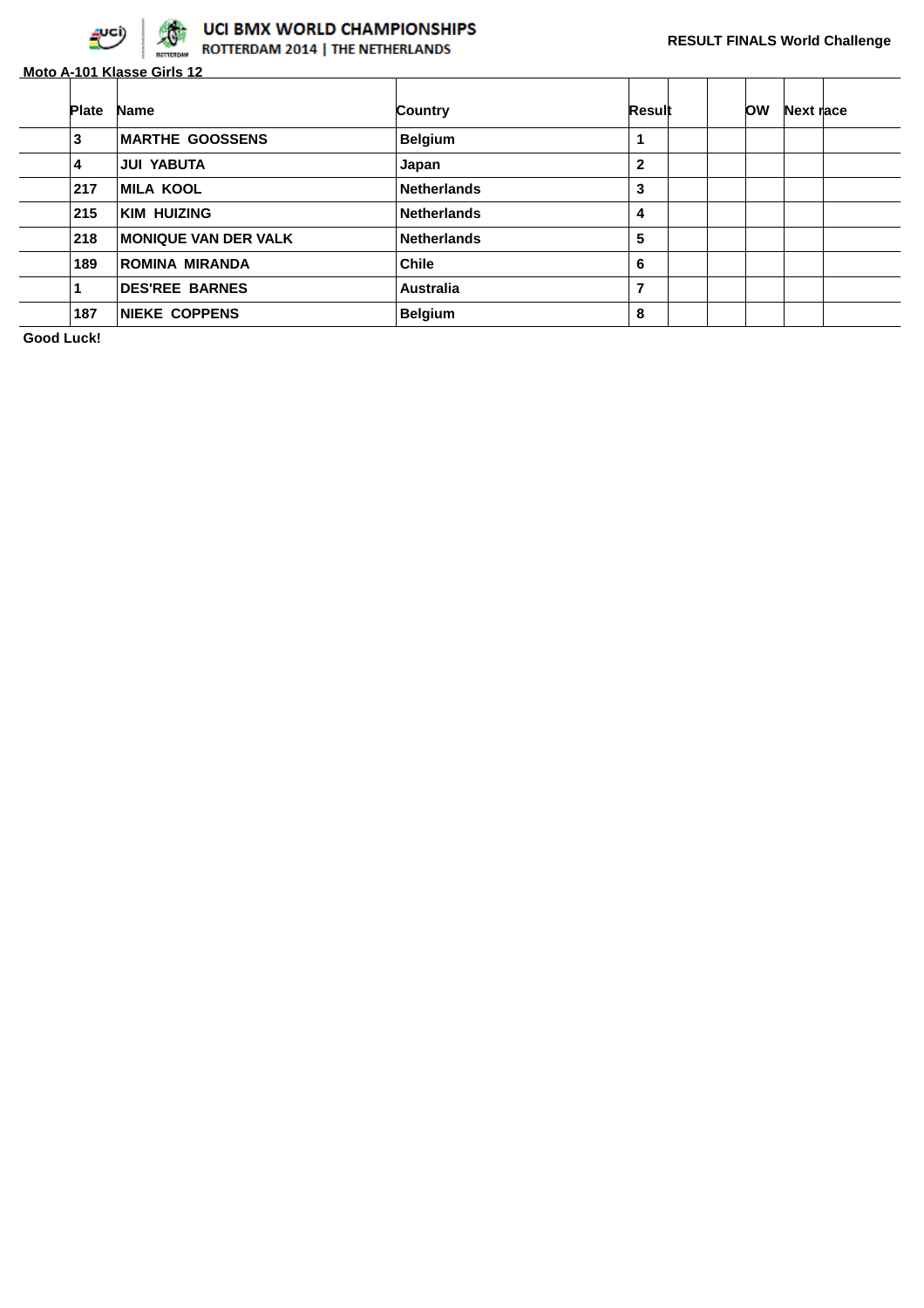

**Moto 201 Klasse Girls 12**

| <b>Plate</b> | <b>Name</b>                 | Country               | Result         | OW | Next race      |  |
|--------------|-----------------------------|-----------------------|----------------|----|----------------|--|
|              | <b>DES'REE BARNES</b>       | <b>Australia</b>      | 1              |    | 101            |  |
| 3            | <b>MARTHE GOOSSENS</b>      | <b>Belgium</b>        | $\mathbf{2}$   |    | 101            |  |
| 218          | <b>MONIQUE VAN DER VALK</b> | <b>Netherlands</b>    | 3              |    | 101            |  |
| 189          | <b>ROMINA MIRANDA</b>       | <b>Chile</b>          | 4              |    | 101            |  |
|              | <b>MICHAELA HAJKOVA</b>     | <b>Czech Republic</b> | 5              |    | -              |  |
| 212          | <b>LISA DUNNINK</b>         | <b>Netherlands</b>    | 6              |    | $\blacksquare$ |  |
| 206          | <b>ELLIE FEATHERSTONE</b>   | <b>Great Brittain</b> | $\overline{7}$ |    |                |  |
| 209          | <b>DARCIE TAYLOR</b>        | <b>Great Brittain</b> | 8              |    | -              |  |

**First 4 to FINAL**

**Moto 202 Klasse Girls 12**

| <b>Plate</b> | <b>Name</b>            | Country                    | Result       | OW | Next race |  |
|--------------|------------------------|----------------------------|--------------|----|-----------|--|
| 4            | <b>JUI YABUTA</b>      | Japan                      | 1            |    | 101       |  |
| 215          | <b>KIM HUIZING</b>     | <b>Netherlands</b>         | $\mathbf{2}$ |    | 101       |  |
| 187          | <b>NIEKE COPPENS</b>   | <b>Belgium</b>             | 3            |    | 101       |  |
| 217          | <b>MILA KOOL</b>       | <b>Netherlands</b>         | 4            |    | 101       |  |
| 222          | <b>JAYCIE SINCLAIR</b> | <b>United States of Am</b> | 5            |    |           |  |
| 213          | <b>MAUD EXTERKATE</b>  | <b>Netherlands</b>         | 6            |    |           |  |
| 183          | <b>KATHRYN MCGEE</b>   | Australia                  | 7            |    |           |  |
| 204          | <b>EMILY BRANNAN</b>   | <b>Great Brittain</b>      | 8            |    |           |  |

**First 4 to FINAL**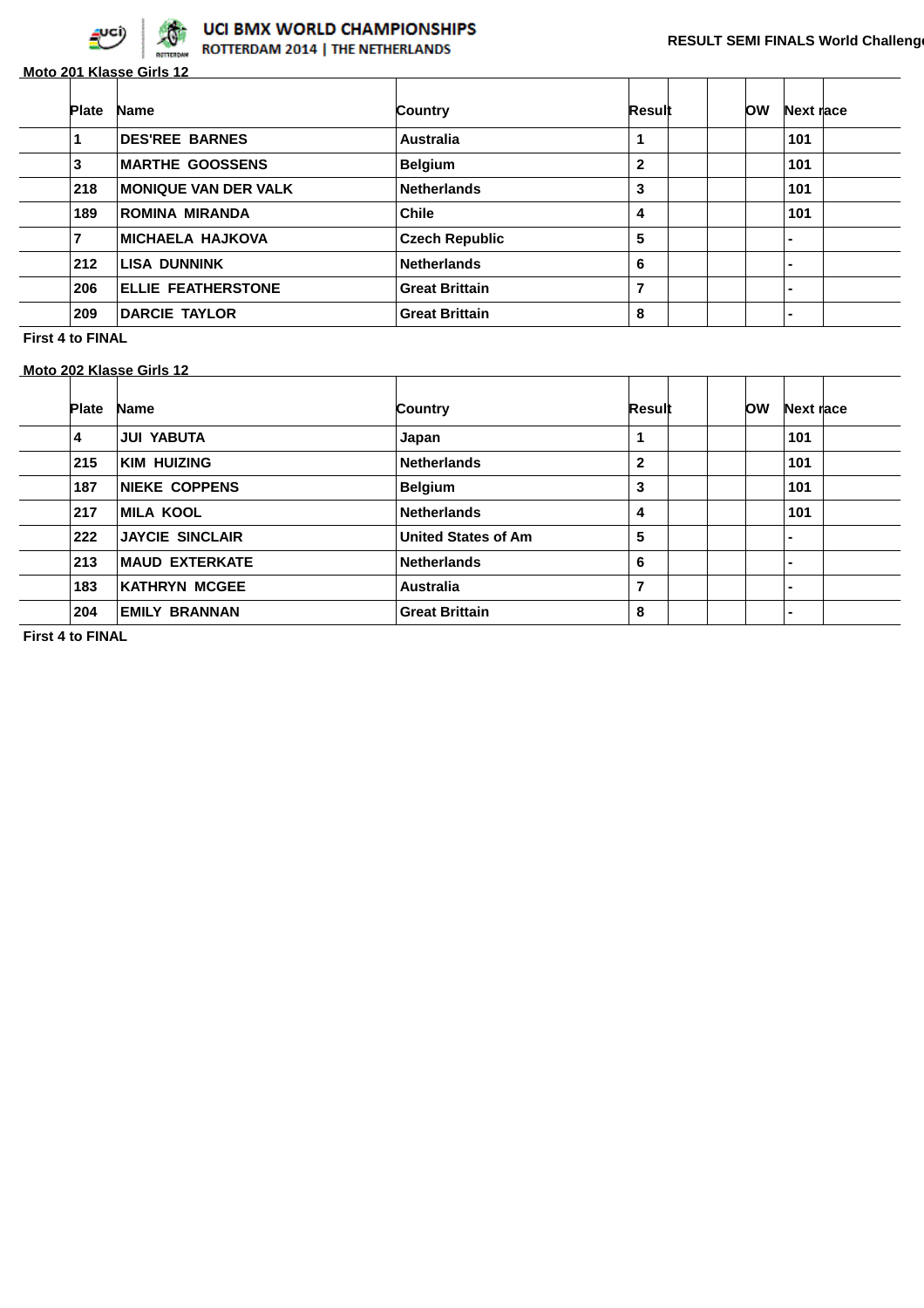

## UCI BMX WORLD CHAMPIONSHIPS

ROTTERDAM 2014 | THE NETHERLANDS

|              | Moto 401 Klasse Girls 12    |                            |              |           |           |  |
|--------------|-----------------------------|----------------------------|--------------|-----------|-----------|--|
| <b>Plate</b> | <b>Name</b>                 | Country                    | Result       | <b>OW</b> | Next race |  |
|              | <b>MICHAELA HAJKOVA</b>     | <b>Czech Republic</b>      | 1            |           | 201       |  |
| 215          | <b>KIM HUIZING</b>          | <b>Netherlands</b>         | $\mathbf{2}$ |           | 202       |  |
| 218          | <b>MONIQUE VAN DER VALK</b> | <b>Netherlands</b>         | 3            |           | 201       |  |
| 213          | <b>MAUD EXTERKATE</b>       | <b>Netherlands</b>         | 4            |           | 202       |  |
| 202          | <b>ELODIE POSTEC</b>        | <b>France</b>              | 5            |           |           |  |
| 221          | <b>HAILEY SINCLAIR</b>      | <b>United States of Am</b> | 6            |           |           |  |
| 190          | ANA MARIA RICO RODRIGUEZ    | Colombia                   | 7            |           | -         |  |
| 186          | <b>BRITT BAETENS</b>        | <b>Belgium</b>             | 8            |           |           |  |

**First 4 to SEMI (1/2) Final**

#### **Moto 402 Klasse Girls 12**

| <b>Plate</b> | <b>Name</b>            | Country                    | Result       | <b>OW</b> | Next race      |  |
|--------------|------------------------|----------------------------|--------------|-----------|----------------|--|
| 4            | <b>JUI YABUTA</b>      | Japan                      |              |           | 202            |  |
| 3            | <b>MARTHE GOOSSENS</b> | <b>Belgium</b>             | $\mathbf{2}$ |           | 201            |  |
| 222          | <b>JAYCIE SINCLAIR</b> | <b>United States of Am</b> | 3            |           | 202            |  |
| 212          | <b>LISA DUNNINK</b>    | <b>Netherlands</b>         | 4            |           | 201            |  |
| 196          | <b>CLARA DEVAURS</b>   | <b>France</b>              | 5            |           | -              |  |
| 203          | <b>MANON VIDAL</b>     | <b>France</b>              | 6            |           | $\blacksquare$ |  |
| 195          | <b>LÉA DESEIGNE</b>    | <b>France</b>              | 7            |           | $\blacksquare$ |  |
| 199          | ZOÉ HAPKA              | <b>France</b>              | 8            |           | $\blacksquare$ |  |
|              |                        |                            |              |           |                |  |

**First 4 to SEMI (1/2) Final**

#### **Moto 403 Klasse Girls 12**

| <b>Plate</b> | <b>Name</b>               | Country               | Result       | <b>OW</b> | Next race      |
|--------------|---------------------------|-----------------------|--------------|-----------|----------------|
|              |                           |                       |              |           |                |
| 187          | <b>NIEKE COPPENS</b>      | <b>Belgium</b>        |              |           | 202            |
| 189          | <b>ROMINA MIRANDA</b>     | <b>Chile</b>          | $\mathbf{2}$ |           | 201            |
| 183          | <b>KATHRYN MCGEE</b>      | <b>Australia</b>      | 3            |           | 202            |
| 206          | <b>ELLIE FEATHERSTONE</b> | <b>Great Brittain</b> | 4            |           | 201            |
| 200          | <b>LAURIANE MASSA</b>     | <b>France</b>         | 5            |           | -              |
| 8            | <b>CAMILLE IMBERT</b>     | <b>France</b>         | 6            |           | $\blacksquare$ |
| 191          | SIMONE BARASINSKI         | <b>Denmark</b>        | 7            |           | -              |
| 214          | <b>BAILEY HOOGENDOORN</b> | <b>Netherlands</b>    | 8            |           | -              |

## **First 4 to SEMI (1/2) Final**

## **Moto 404 Klasse Girls 12**

| <b>Plate</b> | <b>Name</b>             | Country               | Result         | ЮW | Next race      |  |
|--------------|-------------------------|-----------------------|----------------|----|----------------|--|
|              | <b>DES'REE BARNES</b>   | Australia             |                |    | 201            |  |
| 217          | <b>MILA KOOL</b>        | <b>Netherlands</b>    | $\mathbf{2}$   |    | 202            |  |
| 209          | <b>DARCIE TAYLOR</b>    | <b>Great Brittain</b> | 3              |    | 201            |  |
| 204          | <b>EMILY BRANNAN</b>    | <b>Great Brittain</b> | 4              |    | 202            |  |
| 198          | <b>MÉLINA EYROA</b>     | <b>France</b>         | 5              |    | $\blacksquare$ |  |
| 216          | <b>STEFFI KERS</b>      | <b>Netherlands</b>    | 6              |    | $\blacksquare$ |  |
| 188          | <b>ZARA VINGERHOETS</b> | <b>Belgium</b>        | $\overline{7}$ |    | $\blacksquare$ |  |
| 184          | <b>SHARNA TYE</b>       | <b>Australia</b>      | 8              |    | $\blacksquare$ |  |

**First 4 to SEMI (1/2) Final**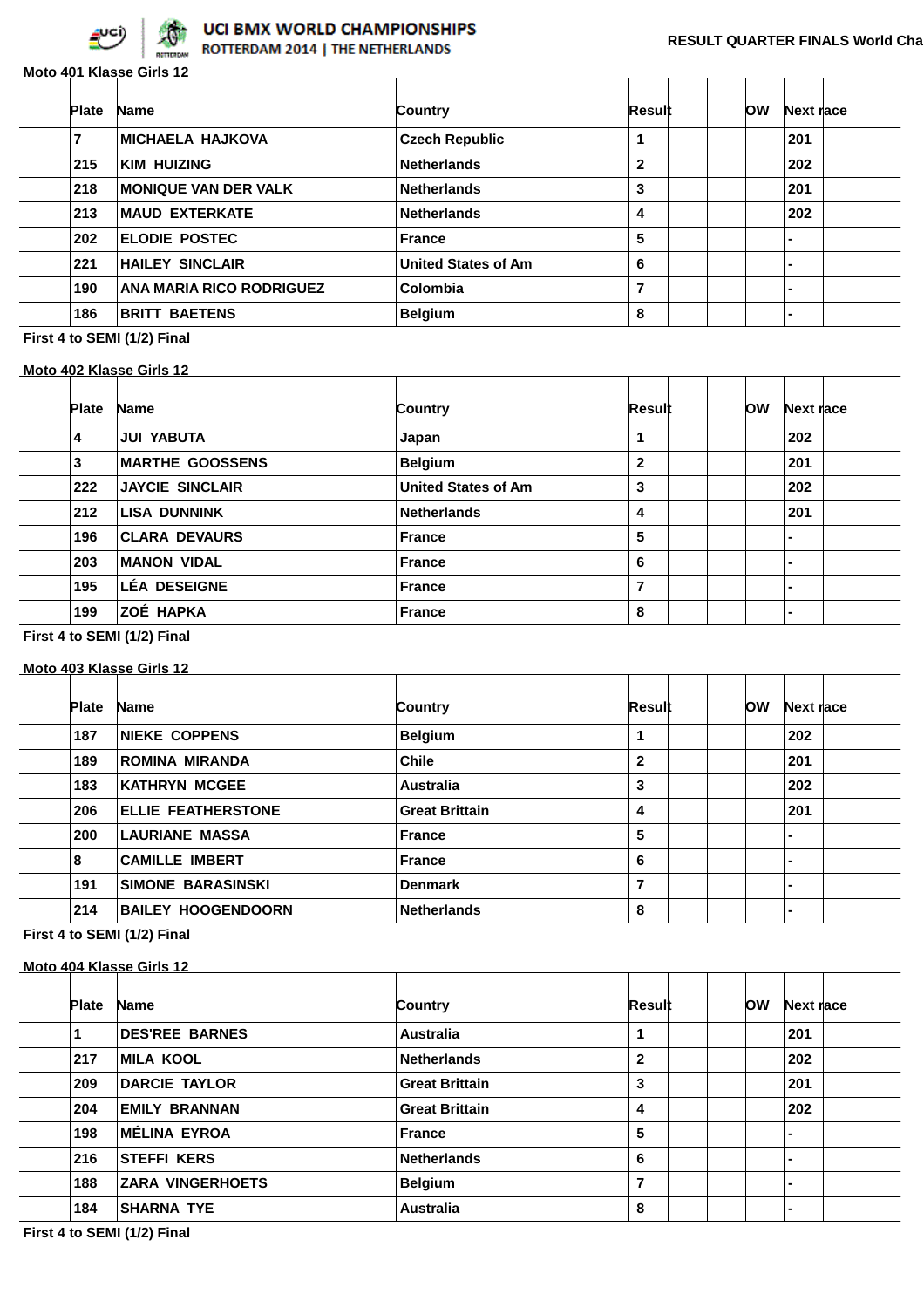

|              | Moto 1 Klasse Girls 12    |                       |              |              |              |           |            |                  |
|--------------|---------------------------|-----------------------|--------------|--------------|--------------|-----------|------------|------------------|
| <b>Plate</b> | <b>Name</b>               | Country               | m1           | m2           | m3           | <b>OW</b> | <b>Qfy</b> | <b>Next race</b> |
| 202          | <b>ELODIE POSTEC</b>      | <b>France</b>         | $\mathbf{2}$ | 1            |              |           | 4          | 401              |
| 188          | <b>ZARA VINGERHOETS</b>   | <b>Belgium</b>        |              | $\mathbf{2}$ | $\mathbf{2}$ |           | 5          | 404              |
| 214          | <b>BAILEY HOOGENDOORN</b> | <b>Netherlands</b>    | 3            | 3            | 3            |           | 9          | 403              |
| 195          | LÉA DESEIGNE              | <b>France</b>         | 4            | 4            | 4            |           | 12         | 402              |
| 208          | <b>ISABELLE ROOKE</b>     | <b>Great Brittain</b> | 5            | 5            | 5            |           | 15         |                  |
|              |                           |                       |              |              |              |           |            |                  |
|              |                           |                       |              |              |              |           |            |                  |
|              |                           |                       |              |              |              |           |            |                  |

### **First 4 to Quarter (1/4) Final**

#### **Moto 2 Klasse Girls 12**

| <b>Plate</b> | <b>Name</b>            | <b>Country</b>        | m1           | m2           | m3           | <b>OW</b> | Qfy | <b>Next race</b> |
|--------------|------------------------|-----------------------|--------------|--------------|--------------|-----------|-----|------------------|
| 3            | <b>MARTHE GOOSSENS</b> | <b>Belgium</b>        |              | 1            | $\mathbf 1$  |           | 3   | 402              |
| 215          | <b>KIM HUIZING</b>     | <b>Netherlands</b>    | 3            | $\mathbf{2}$ | $\mathbf{2}$ |           | 7   | 401              |
| 209          | <b>DARCIE TAYLOR</b>   | <b>Great Brittain</b> | $\mathbf{2}$ | 3            | 3            |           | 8   | 404              |
| 8            | <b>CAMILLE IMBERT</b>  | <b>France</b>         | 4            | 4            | <b>DNF</b>   |           | 13  | 403              |
| 194          | ANGÈLE BRENK           | <b>France</b>         | 5            | 5            | 4            |           | 14  |                  |
|              |                        |                       |              |              |              |           |     |                  |
|              |                        |                       |              |              |              |           |     |                  |
|              |                        |                       |              |              |              |           |     |                  |

#### **First 4 to Quarter (1/4) Final**

#### **Moto 3 Klasse Girls 12**

| <b>Plate</b> | <b>Name</b>            | Country                    | m1           | m2           | m3           | <b>OW</b> | <b>Ofy</b> | Next race      |
|--------------|------------------------|----------------------------|--------------|--------------|--------------|-----------|------------|----------------|
| 187          | <b>NIEKE COPPENS</b>   | <b>Belgium</b>             | 1            | 1            | 1            |           | 3          | 403            |
| 203          | <b>MANON VIDAL</b>     | France                     | 3            | 3            | $\mathbf{2}$ |           | 8          | 402            |
| 221          | <b>HAILEY SINCLAIR</b> | <b>United States of Am</b> | $\mathbf{2}$ | $\mathbf{2}$ | 4            |           | 8          | 401            |
| 216          | <b>STEFFI KERS</b>     | <b>Netherlands</b>         | 4            | 4            | 3            |           | 11         | 404            |
| 220          | <b>HELENA SUND</b>     | <b>Sweden</b>              | 5            | 6            | 5            |           | 16         | $\blacksquare$ |
| 193          | <b>PAULINE BARBIER</b> | <b>France</b>              | 6            | 5            | <b>DNF</b>   |           | 17         | $\blacksquare$ |
|              |                        |                            |              |              |              |           |            |                |
|              |                        |                            |              |              |              |           |            |                |
|              |                        |                            |              |              |              |           |            |                |

|              | Moto 4 Klasse Girls 12     |                            |              |              |              |           |            |                  |
|--------------|----------------------------|----------------------------|--------------|--------------|--------------|-----------|------------|------------------|
| <b>Plate</b> | <b>Name</b>                | Country                    | m1           | m2           | m3           | <b>OW</b> | <b>Qfy</b> | <b>Next race</b> |
| 217          | <b>MILA KOOL</b>           | <b>Netherlands</b>         | 1            | 1            | 1            |           | 3          | 404              |
| 200          | <b>LAURIANE MASSA</b>      | <b>France</b>              | $\mathbf{2}$ | 3            | 3            |           | 8          | 403              |
| 222          | <b>JAYCIE SINCLAIR</b>     | <b>United States of Am</b> | 5            | $\mathbf{2}$ | $\mathbf{2}$ |           | 9          | 402              |
| 186          | <b>BRITT BAETENS</b>       | <b>Belgium</b>             | 3            | 4            | 5            |           | 12         | 401              |
| 201          | <b>LOU PILARD</b>          | <b>France</b>              | 4            | 5            | 4            |           | 13         |                  |
| 192          | <b>MAR CAMPOS CARRASCO</b> | <b>Spain</b>               | <b>DNF</b>   | 6            | 6            |           | 18         |                  |
|              |                            |                            |              |              |              |           |            |                  |
|              |                            |                            |              |              |              |           |            |                  |